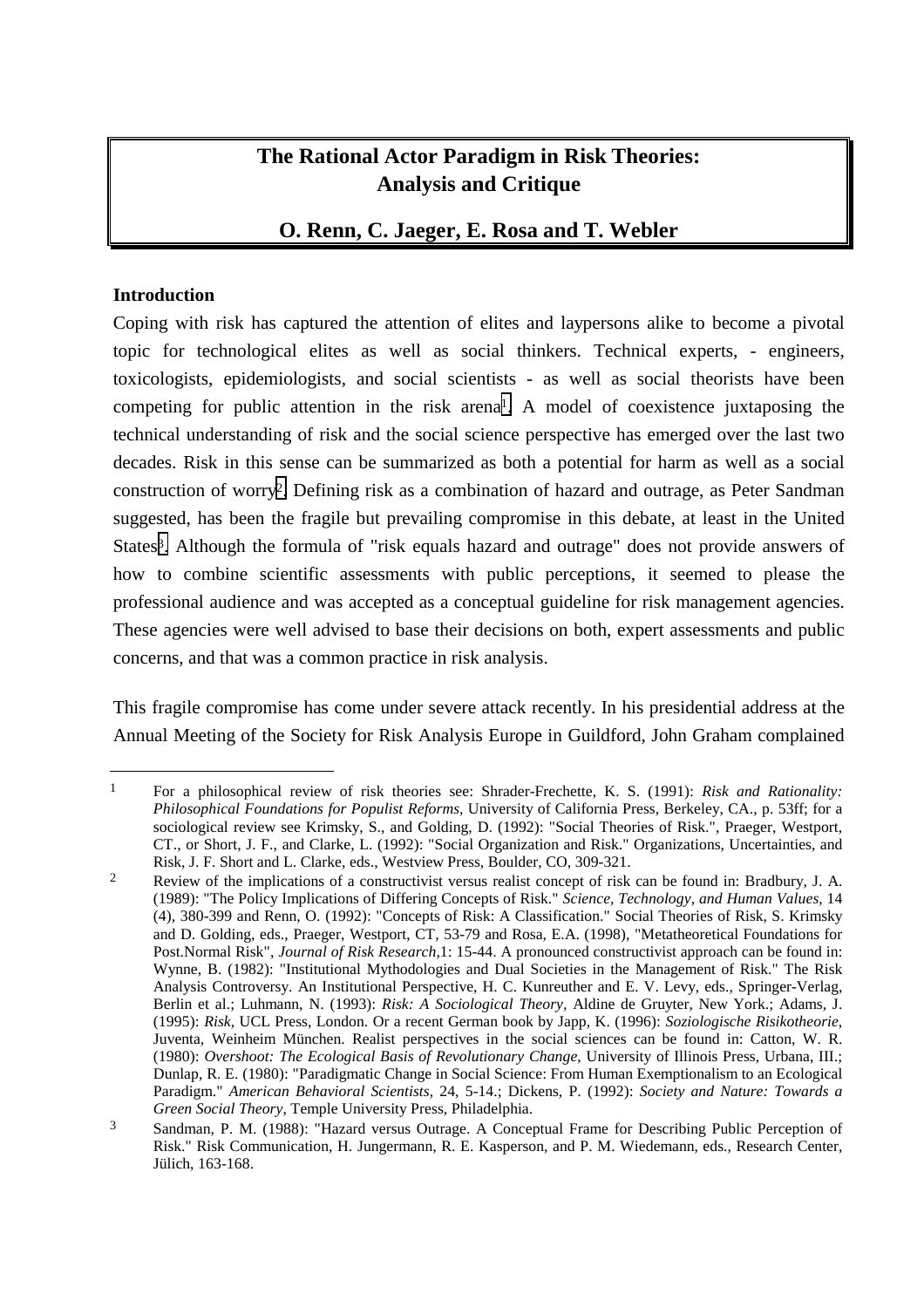about the tendency of risk management institutions to base risk reduction policies on risk perception rather than risk assessments4. He claimed that most public risk perceptions are at odd with the best scientific estimates, are inconsistent with rules of formal logic, and vary considerably among populations and over time. Using perceptions as guidelines for policy would imply that more people than necessary would become victims of risks and that industry and other risk producers would suffer from the capricious tempers of public rage. The same argument was presented at the Probablistic Safety Assessment and Management Conference in June of 1996 by keynote speaker David Okrent5. He questioned the use of public perceptions as guidelines for risk management on the basis that perceptions violate principles of intra- as well as intergenerational justice and equity. Risk aversion among the affluent societies and for the present generation would lead to the imposition of risks onto less developed nations and future generations.

These attacks represents the sudden revitalization of an old debate. Early in its development, the field of risk analysis debated about the role of laypersons and about the significance and function of social science research in risk management. In our view, there are three reasons for the recurrance of these debates. The main reason has been that money for risk reduction has become an even more scarce resource than ever before. As long as risk managers had rather large budgets to spend, it was relatively easy to please all camps, the experts, the public, and the social scientists who studied both. Money was spent on the top risk priorities of experts and the public alike. In times of tighter budgets and less public attention to environmental issues, risk managers found that they could not afford to please both "clients" any more6.

The second reason has been that pleasing the public turned out to be more difficult than anticipated on first glance from the psychological studies on risk perception. In the 1970 and 1980, public perception data were often collected at a highly aggregate level7. Risk priorities for the public were normally based on the average values of individual risk perceptions that reflected either estimates of small groups of respondents or mean values of larger samples. Most risk

<sup>4</sup> Graham, J. "The Biases of Public Perception." *SRA-Europe Meeting*, University of Surrey, Guildford.

<sup>5</sup> Okrent, D. (1996): "Risk Perception Research Program and Applications: Have They Received Enough Peer Review?" Probabilistic Safety Assessment and Management '96 ESREL '96 - PSAM '96, C. Cacciabue and I. A. Papazoglu, eds., Springer-Verlag, Berlin et al., 1255-1259.; see also: Sapolsky, H. M. (1991): "The Politics of Risk" *Daedalus (4)*, 83-96.

<sup>6</sup> See for the U.S.: Zeckhauser, R., and Viscusi, K. W. (1996): "The Risk Management Dilemma. "Challenges in Risk Assessment and Risk Management. Annals of the American Academy of Political and Social Science, Special Issue, H. Kunreuther and P. Slovic, eds., Sage, Thousand Oaks, 144-155, here p. 148

<sup>7</sup> See the classic article by: Fischhoff, B., Slovic, P., Lichtenstein, S., Read, S., and Combs, B. (1978): "How Safe is Safe Enough? A Psychometric Study of Attitudes Toward Technological Risks and Benefits." *Policy Sciences*, 9, 127-152 or Slovic, P., Fischhoff, B., and Lichtenstein, S. (1980): "Facts and Fears: Understanding Perceived Risk." Societal Risk Assessment: How Safe is Safe Enough?, R. Schwing and W. Albers, eds., Plenum Press, New York London.; a critical review at the time was: Otway, H. and Thomas, K. (1982): "Reflections on Risk Perception and Policy." *Risk Analysis*, 2, 69-82.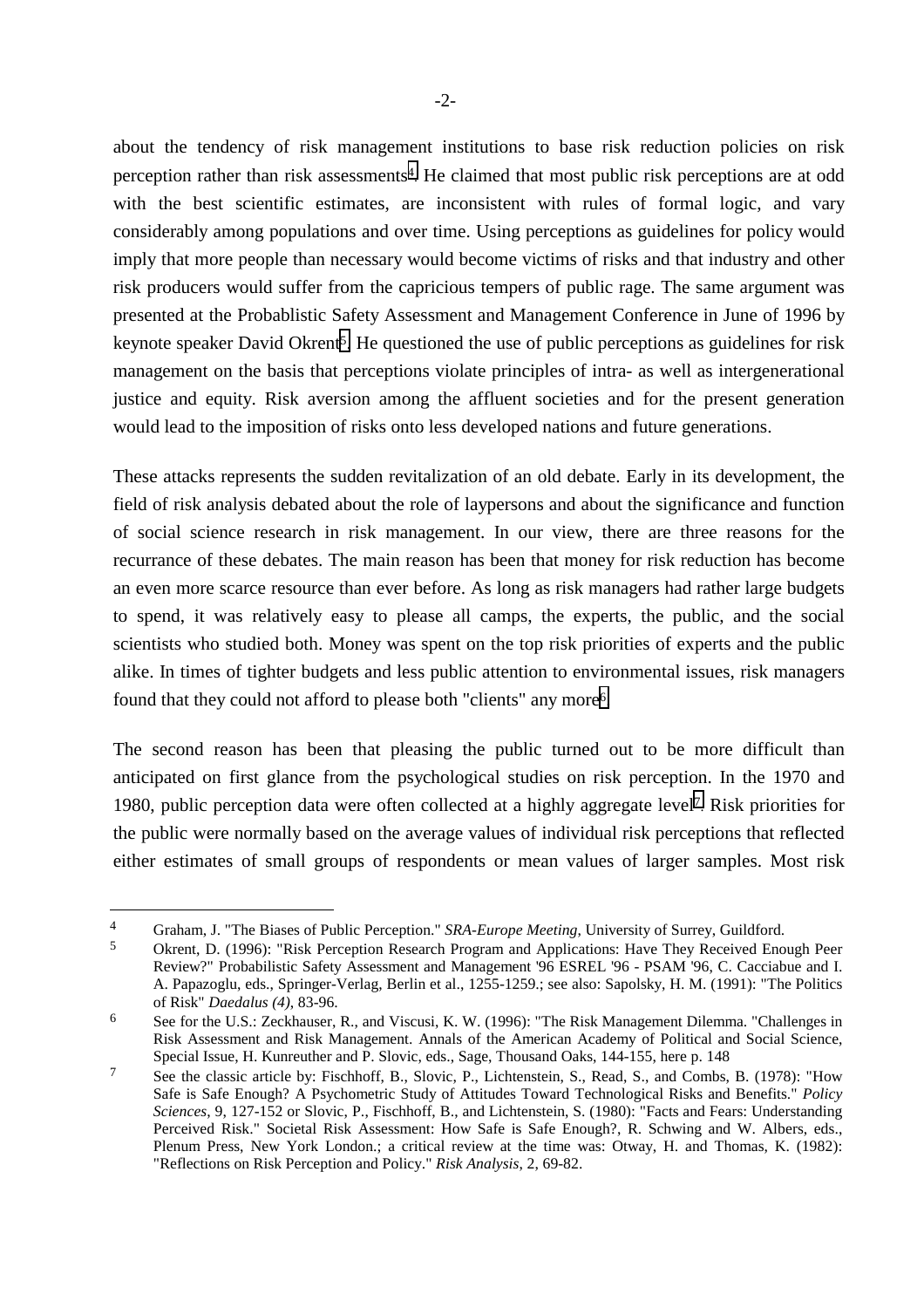managers were not aware that mean values tend to obscure the large amount of variance to be found among individuals. More sophisticated research designs revealed a wide array of risk estimates among individuals and social groups and a variety of risk priorities depending on group affiliation, personal values, and social orientations8. The gap between experts and the public turned out to be transformed into numerous gaps among experts and among publics<sup>9</sup>. The resultant confusion motivated many risk managers to abandon the idea of public input altogether and to return to the safe haven of technical expertise.

The third reason has been that pubic opposition to technologies and other risk-inducing activities has been less pronounced than in the past. Many former opponents of technology have become professionals in risk management and adopted at least parts of the risk assessment methodology of their former foes10. Public concern for risky technologies, though still higher than ever (as measured by surveys), has not translated into widespread public protest or political action. With less public support, the concerns of environmentalists and other public groups are less visible in the political arena and, as a result of this, less important for designing risk policies.

The key question at this juncture is: Will the pendulum swing back to a new era of expert domination in risk policies? The trend seems to point in this direction. In response to this new trend, several social scientists have suggested that social research on risk should be based on theoretical frameworks that risk managers and natural scientists would also find attractive. In particular, they have argued that the postmodern views on risk have been conterproductive and that systems theories in contemporary sociology have only produced the less than helpful insight that risk debates cannot be resolved. Their advice has been hence to use rational actor theories as a basic framework for understanding social responses to risk and to design policies that fit the needs of risk managers.

In the remainder of this paper, we will make the attempt to analyze the potential of rational actor theories to provide an explanatory framework for understanding the social experience of risk in

<sup>&</sup>lt;sup>8</sup> Early sociological surveys had suggested such a large variance within the public, but it was hardly acknowledged by risk management agencies. See for example: Gould, L. C., Gardner, G. T., DeLuca, D. R., Tiemann, A. R., Doob, L. W. and Stolwijk, J. A. J. (1988): *Perceptions of Technological Risk and Benefits*, Russell Sage Foundation, New York or Renn, O. (1981): "Man, Technology, and Risk" *Jül-Spez-115*, Research Center Jülich. More sophisticated psychological research designs revealed a variety of different risk perceptions depending on social and cultural orientations. See: Dake, K. (1991): "Orienting Dispositions in the Perceptions of Risk: An Analysis of Contemporary Worldviews and Cultural Biases." *Journal of Cross-Cultural Psychology*, 22, 61-82.; Drottz-Sjöberg, B.-M. (1991): *Perception of Risk. Studies of Risk Attitudes, Perceptions, and Definitions*, Center for Risk Research, Stockholm, pp. 163ff.

<sup>9</sup> Fischhoff, B. (1996): "Public Values in Risk Research." Challenges in Risk Assessment and Risk Management. Annals of the American Academy of Political and Social Science. Special Issue, H. Kunreuther and P. Slovic, eds., Sage, Thousand Oaks, 73-84, here 83.

<sup>10</sup> Dietz, T., Stern, P. C., and Rycroft, R. W. (1989): "Definitions of Conflict and the Legitimation of Resources: The Case of Environmental Risk." *Sociological Forum*, 4, 47-69.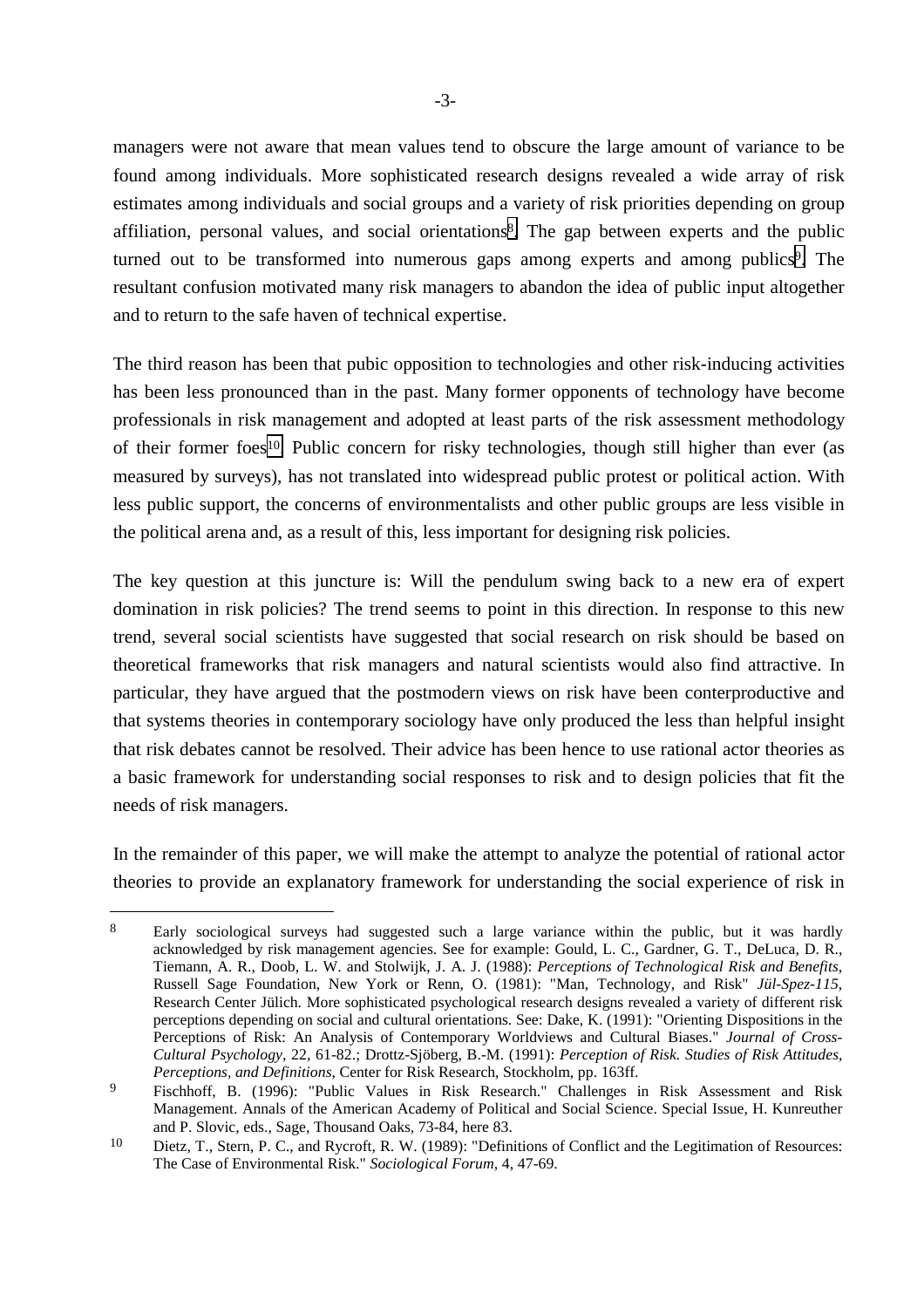modern societies. Our main thesis will be that rational actor theories may be well-suited to describe individual actions under uncertainties but fail to provide satisfactory explanations for collective risk actions or decisions. Furthermore, we claim that rejecting rational actor theories at the collective level does not necessarily lead to the hyper- relativism of post-modernism or to the pessimism of social systems theory11.

## **The foundation of rational action theories**

 $\overline{a}$ 

The notion that rational action form the philosophical basis for explaining risk comes in three levels of abstraction. In its broadest form (as a worldview) it presupposes that human beings are capable of acting in a strategic fashion by linking decisions with outcomes<sup>12</sup>. Humans are purposive agents, they are goal-oriented, have options for action available and select options that they consider appropriate to reach their goals. In this broadest form, most people would take this worldview for granted. With the exception of post-modern theories, there is hardly any disagreement among the different schools in the social sciences that rational action is not only possible but also a "touchstone" of human action. If the post-modernists were correct, social science based risk studies would make little sense except as socially constructed knowledge systems amendable to rhetorical criticism or deconstruction.

The second, more refined version of rational action can be called the *Rational Actor Paradigm (RAP)*. It is a general theory of human action that makes a whole set of further claims that are more specific. Many special theories on risk and uncertainty rely on this second level RAP and its assumptions. These assumptions refer to human actions based on individual decisions. Among the most important are:

- Atomistic view of rationality (all actions can be reduced to individual choices);
- analytical separability of means and ends (people as well as institutions can in principle distinguish between ends and means to achieve these ends);
- goal-attainment motivation (individuals are motivated to pursue self chosen goals when selecting decision options);
- maximization or optimization of individual utility (human actors select the course of action that promises to lead to more personal satisfaction than any other available competing course of action);

<sup>&</sup>lt;sup>11</sup> The content of this paper summarizes a recent effort by the four authors to publish a book on this subject: Jaeger, C. C., Renn, O., Rosa, E. A., and Webler, T. (in preparation). *Risk, Uncertainty and Rational Action.*

<sup>12</sup> Dawes, R. M. (1988): *Rational Choice in an Uncertain World*, Harcourt Brach Jovanovich, New York.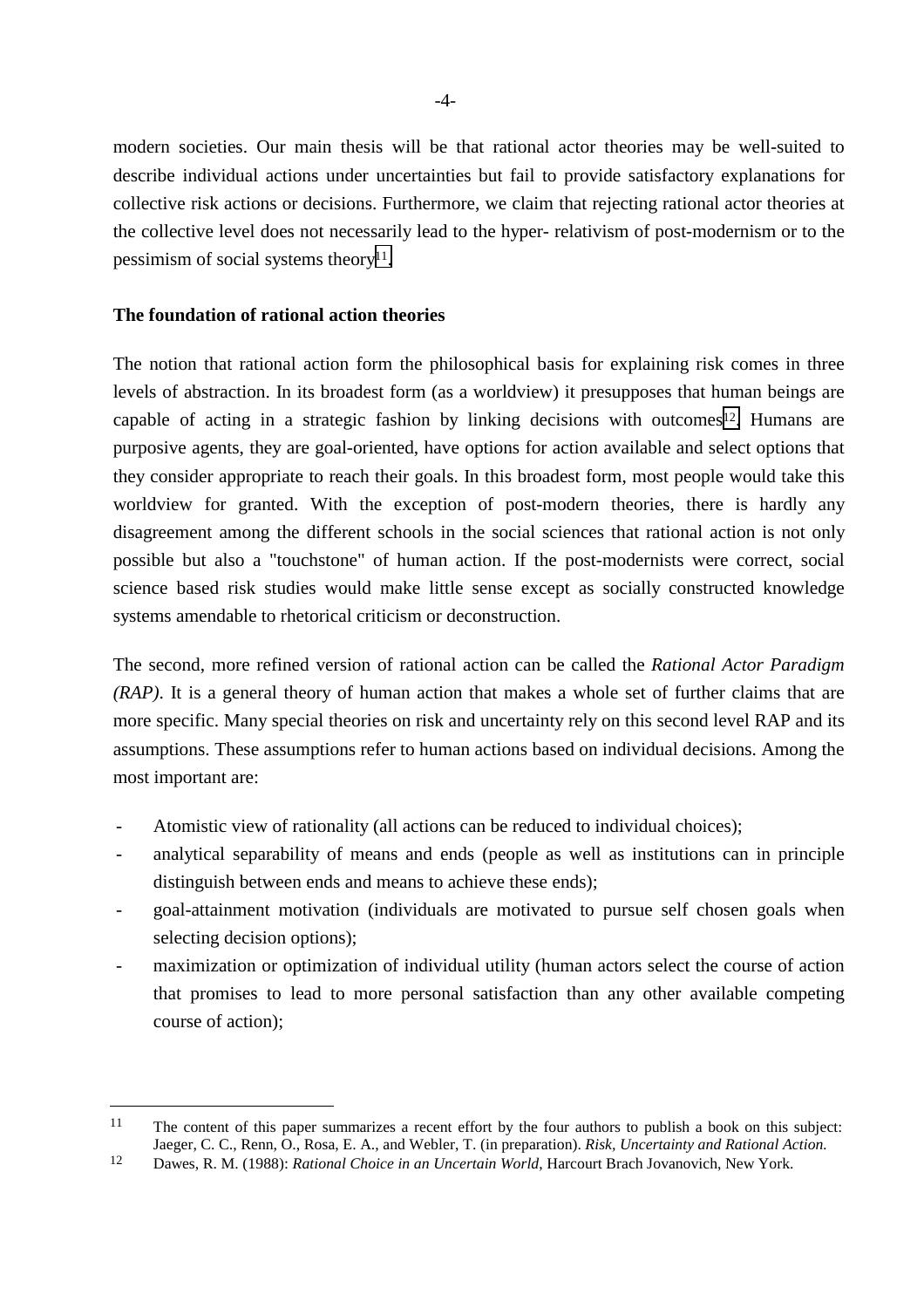- existence of knowledge about potential outcomes (people who face a decision can make judgments about the potential consequences of their choices and their likelihood);
- existence of human preferences (People have preferences about decision outcomes based on values and expected benefits);
- predictability of human actions if preferences and subjective knowledge is known (rational actor theory is not only a normative model of how people should decide but also a descriptive model of how people select options and justify their actions).

This set of fundamental assumptions linked to individual behavior is also extrapolated to situations of collective decision making or collective impacts of individual decisions. These situations refer to three classes of phenomena: (i) to human actions that reduce or enlage the potential for actions of others (external effects); (ii) to a multitude of rational (individual) actions that create social structures such as markets or political institutions, in which the aggregate effect of many rational actions provide predictability and consistency even in absence of a "selfconscious" collective will (in the language of Durkheim the so called "social facts") and (iii) to actions that are designed and/or implemented by more than one actor or other forms of actions that lead to or stem from interactive effects among different individual actions (structural effects such as class biases).

Specifically designed to explain collective behavior, there is a third level of interpretation of RAP. In this interpretation, humans maximize their utility by choosing among different options the one option that promises maximum payoff. In its collective version, such rational behavior leads to a social and economic equilibrium within a web of rational actions as long as humans have equal access to resources and information and are allowed to compete with each other. The third interpretation of RAP is closely linked to economic theory and its basic understanding of rationality as a process of the efficient selection of means to reach a predefined goal. The main thrust of the third level is the transference of factors that govern individual action to the realm of collective action and the implication of the transference on institutions and social structures. In addition to the above mentioned assertions of individual actions, the realm of collective actions within the third level of RAP comprises a whole set of additional claims:

- *Methodological Individualism* (all aggregate social actions can be interpreted as a complex net of individual actions).
- *Treatment of organizations or social groups as 'virtual' individuals* (organizations act like individuals, they select the most efficient means to reach pre-determined goals).
- Possibility of extending individual preferences to aggregate preference structures (institutions that aggregate individual preferences such as markets or political decision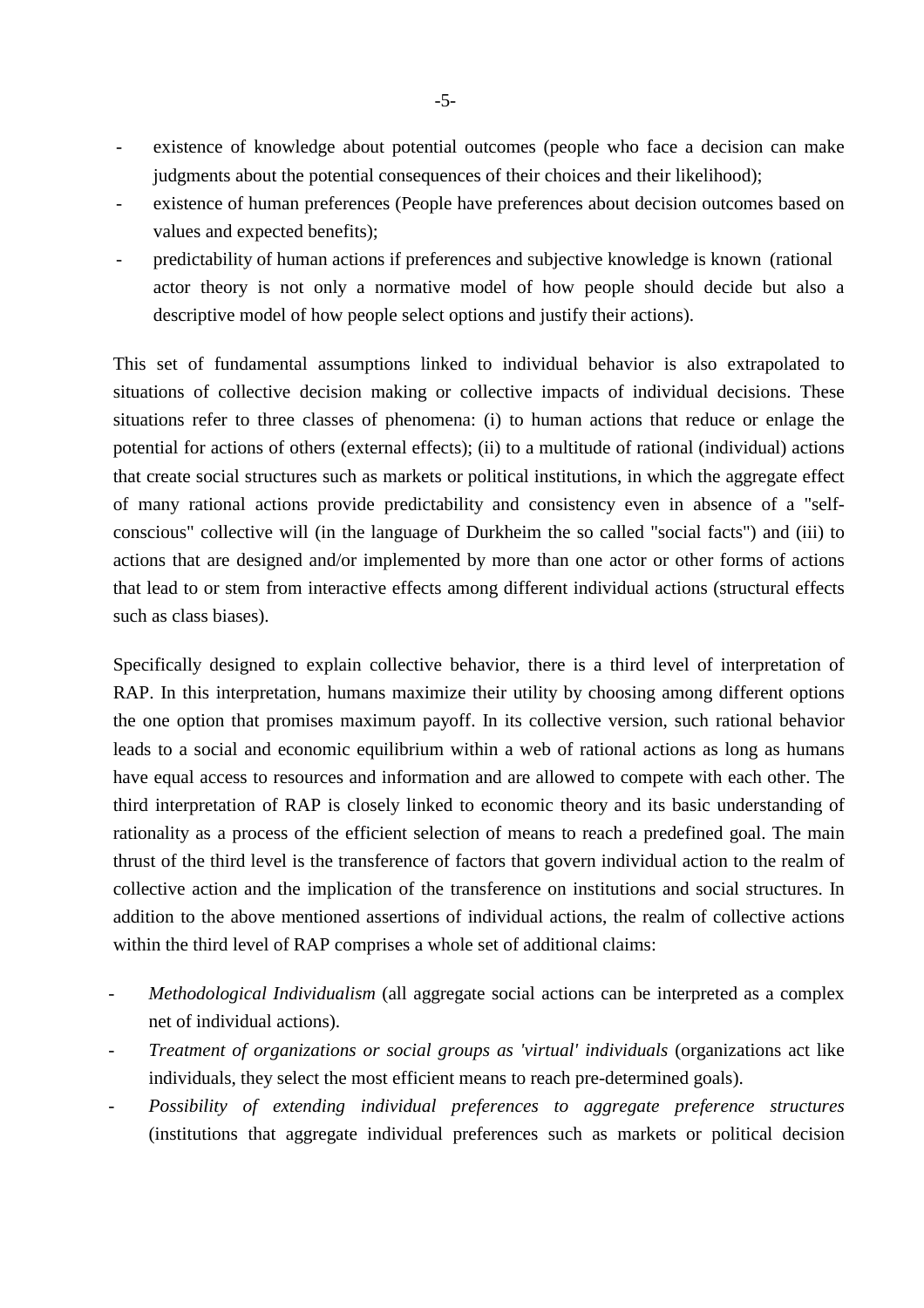making bodies resemble not only the sum of individual preferences but also their combined collective interest).

- *Availability and effectiveness of organizational principles and practices* (markets, democracy, negotiations, and others) that provide a systematic link between individual utility maximization and social welfare (in particular the so called invisible hand of markets).
- *Reasonable knowledge of individual actors about the effect of social inferences* (actions of others that interfere with the actions of oneself) on one's own probability to attain goals (handling of complexity).
- Indifference to the genesis and promulgation of values and preferences (values are seen as pre-existent or exogenous, RAP can only make predictions on the premise that preferences are given, not created in the decision process).
- *Independence between allocation of resources and distributional effects* (it is rational for societies to assign priority to the most efficient allocation of resources regardless of distributional effects before re-distributing the wealth among the members according to preconceived principles of social justice). In some laissez-faire versions of RAP, a Darwinistic selection rule for distributing wealth is assumed as most appropriate since the most successful entrepreneur should also reap most of the benefits. Modern versions inspired economists of the neoliberal (Hayek) school emphasize the distinction between allocation of resources and equitable distribution. RAP models are appropriate for ensuring the most effective and efficient production and exchange of goods and services, but need auxiliary ethical norms or moral principles to distribute equitably the added value among society's members.

## **The optimization principle**

Underlying the individual as well as the collective interpretation of RAP is the basic assumption that all human actions can be described as problems of maximization or, in more contemporay versions of RAP, optimization. The social world is divided into countless of decision problems each of which require the generation of options for future actions and some kind of an algorithm (decision rule) to choose one among the available options. This algorithm is meant to guide an individual or collective strategy to the optimization of its own benefits. The algorithm may be well founded in many social arenas such as markets and political debates. It may, however, be unfounded for other social structures; such as those creating mutual trust among actors, building individual and social identity, gaining ontological security or constructing solidarity among people with similar interests. Although these latter social activities are certainly goal-oriented and thus fit the first level of rational actors (wordlview), they do not lend themselves to a process of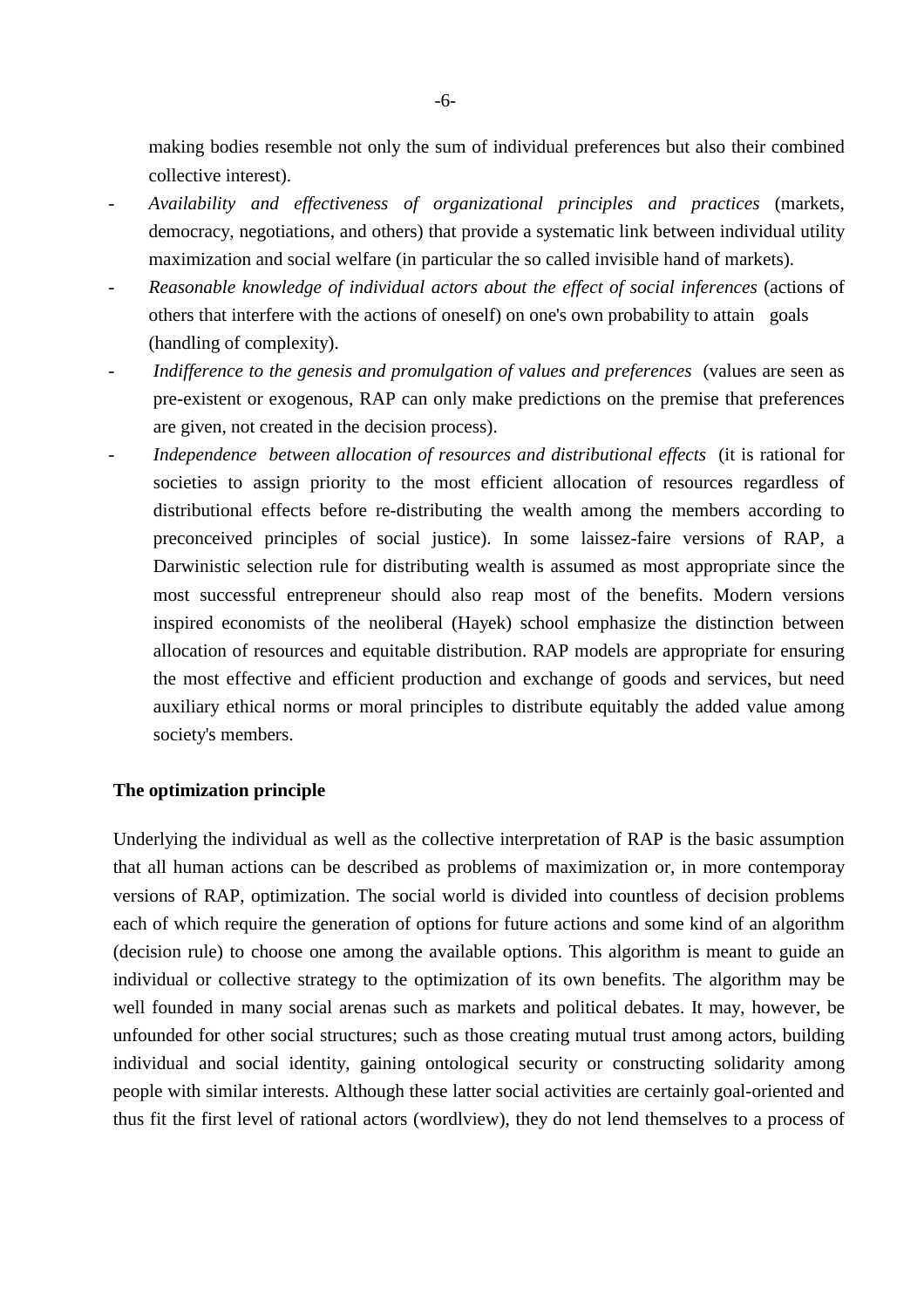optimization. Thus, neither the assumptions of the second, nor of the third level of RAP are met under circumstances where optimization is not the primary goal of action.

It makes no sense to think of trust, identity, or solidarity as resources to be maximized or optimized as is understood in the RAP tradition. These social phenomena are products of communication and mutual understanding, elements of social life itself that require pre-existing cultural meaning and constant feedback in order to reach stability. They are always endangered by the perceptions of strategic or disruptive social actions and need to be fueled by reciprocal actions and exchange of symbols that emphasize shared values and convictions. Such a process of offering, sustaining and symbolic reinforcement cannot be adequately described by an optimization process although some of the contemporary rational actor theorists have made some attempts to phrase these phenomena in the language of RAP13. These attempts include many additional ad hoc assumptions and qualifying conditions beyond the RAP framework. As Thomas Kuhn has pointed out in his classic study of scientific paradigms<sup>14</sup>, a scientific theory becomes weak when it needs too many ad hoc explanations to subsume phenomina that do not fit the original predictions. Such was the case with the Ptolomean view of the solar system with its ad hoc epicycles.

Our main point here is that the realm of the monarch RAP has been extended beyond its scope to areas that cannot and should not be regarded as maximization or optimization problems. RAP assumes that individuals pursue the three requisite steps of decision making: option generation, evaluation of consequences, and selection of the most beneficial option. Without a doubt there are many social situations that can be described or at least simulated in such a fashion. There are many other situations, however, in which the model of decision making as an act of optimizing outcomes appears to be a weak desriptor for what actually happens, let alone for what the actors perceive to happen. Social reality becomes impoverished if all actions have only one common goal: to maximize or optimize one's own utility. Balancing social relations, finding meaning within a culture, showing sympathy and empathy to others as well as being accepted or even loved by other individuals belong to a class of social phenomena that do not fit neatly into the iron rule of RAP theory. Individuals may conscientiously or unconsientiously behave in accordance with the means-ends optimization process of RAP some of the time, but certainly not all of the time. A major task of post-RAP theories is therefore to identify and define additional schemata of social actions that are based on intentionality but use routes other than optimizing outcomes.

<sup>13</sup> cf Opp, K.-D. (1989): *The Rationality of Political Protest. A Comparative Analysis of Rational Choice Theory*, Westview Press, Boulder, CO.; Opp, K.-D. (1983): *Die Entstehung sozialer Normen. Ein Integrationsversuch soziologischer, sozialpsychologischer und ökonomischer Erklärungen*, Mohr, Tübingen.

<sup>14</sup> Kuhn, T. (1962): *The Structure of Scientific Revolutions*, University of Chicago Press, Chicago.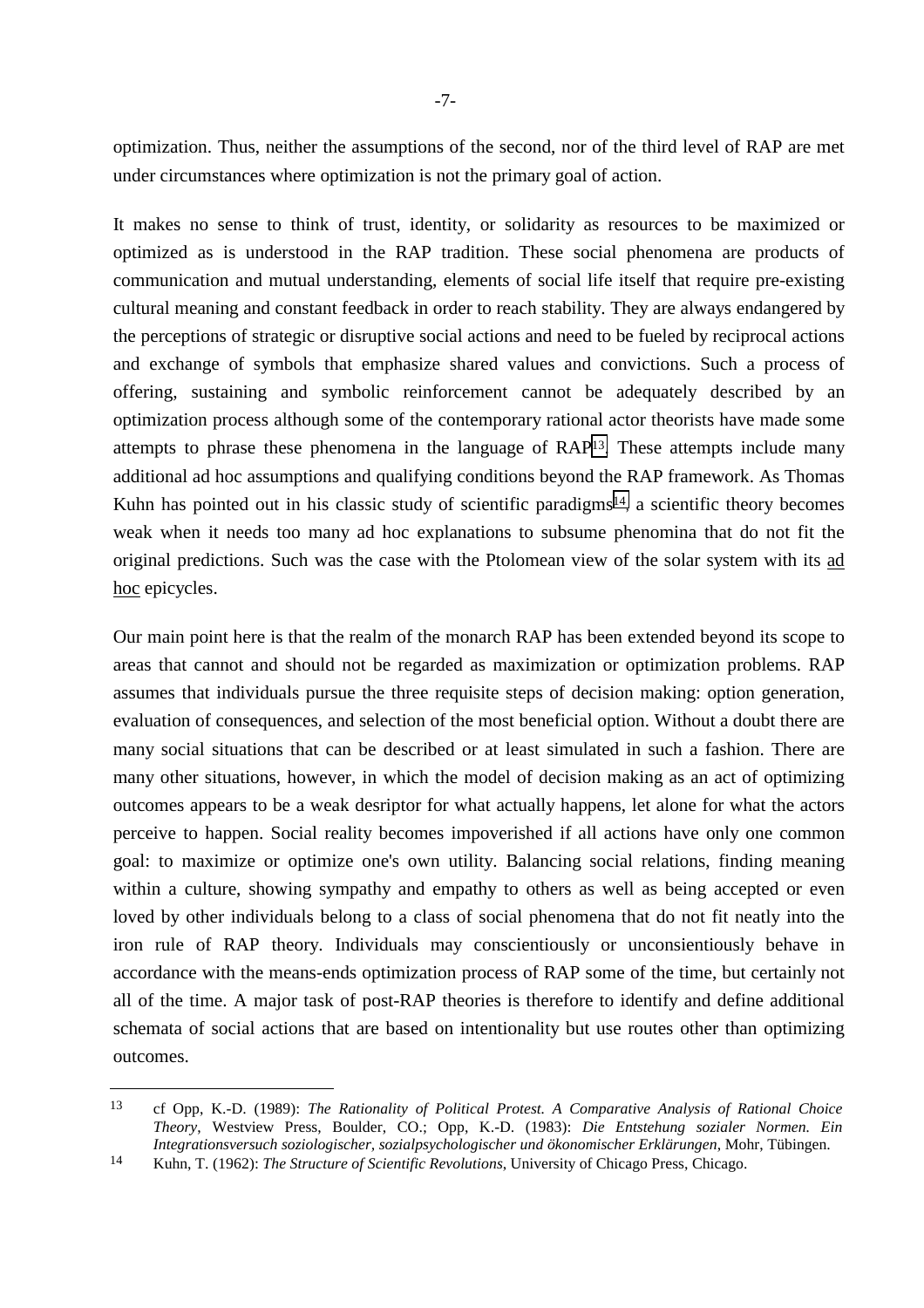This criticism is not directed towards RAP on the first level of analysis, and only partially to its application for understanding individual action as exercised on the second level. Rather the criticsm refers to the imperialistic extention of RAP to social phenomena that are not suitable for the assumptions of RAP at both the individual and the collective levels. To our knowledge no RAP theoretician or practitioner has taken up this suitability issue. Rather they continue to defend their claim that RAP offers a universal perceptive for understanding human risk (and other) social behavior. Emprically proven deviations from the assumptions of RAP are treated as anomalies or noise. The major question of whether optimizing strategies underly all classes of human and social actions has not been adequately addressed by the defenders of the monarch.

The problem of optimization alone requires a critical discussion about the limits of RAP as a general theory of human action. But there are numerous additional targets for criticism with respect to the major assumptions. Many have been raised by critics of RAP, which in turn have been partially addressed by adherents of RAP. These criticisms can be classified into two classes: criticisms of RAP as a theory of individual choice and action, and criticism of RAP as a theory for collective choices and social action.

## **RAP and individual choice**

 $\overline{a}$ 

The most prominent debate surrounding RAP stems from the empirical evidence that humans more often violate rather than conform to the rules of rational action. RAP seems plausible as a normative standard for judging individual action if it can be framed as a decision problem. But, as descriptive tool for predicting people's actions it has only limited validity. This is true even if the analyst has access to the preferences and subjective knowledge of the individual decision maker. Most psychological experiments demonstrate only modest correlations between rationally predicted and intuitively chosen options15. Furthermore, by asking people in "thinking-out-loudexperiments" how they arrive at their decision, all kinds of rationales are being articulated of which only few have any resemblance with the prescribed procedures of rational actors<sup>16</sup>.

The cumulation of observed deviations from RAP-based decisions led two leading cognitive scientists to conclude: "... the logic of choice does not provide an adequate foundation for a descriptive theory of decision making. We argue that the deviations of actual behavior from the

<sup>15</sup> Tversky, A., and Kahneman, D. (1974): "Judgement Under Uncertainty: Heuristics and Biases." *Science*, 185, 1124-1131; von Winterfeldt, D.; Ward, E. (1986): *Decision Analysis in Behavioral Research*, Cambridge University Press, New York; Dawes, R. M. (1988): *Rational Choice in an Uncertain World*, Harcourt Brach Jovanovich, New York.

<sup>16</sup> Jungermann, H. (1982): "Zur Wahrnehmung und Akzeptanz des Risikos von Grosstechnologien." *Psychologische Rundschau*, 23, 217ff.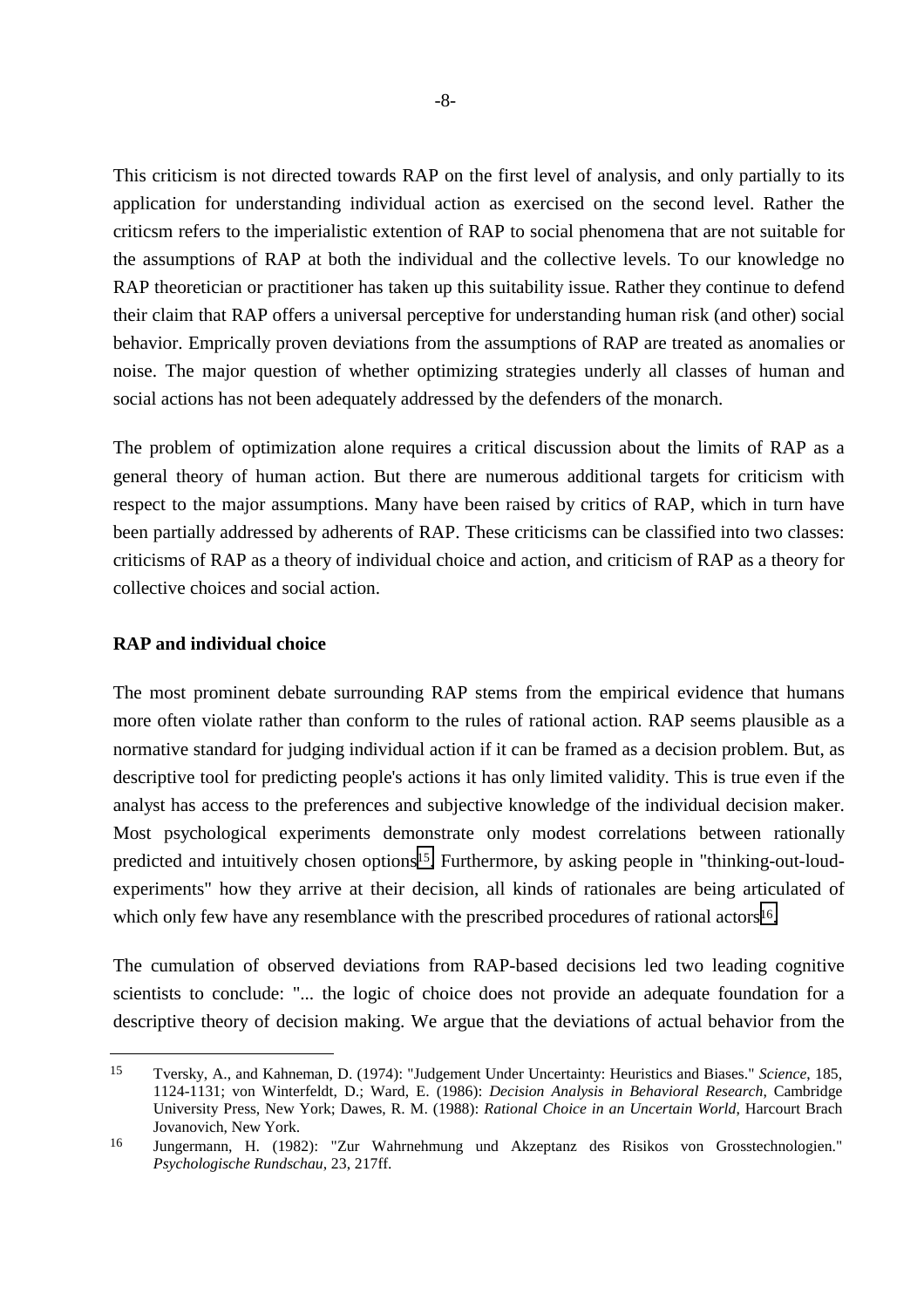normative model are too widespread to be ignored, too systematic to be dismissed as random error, and too fundamental to be accomodated by relaxing the normative system. We conclude from these findings that the normative and descriptive analysis cannot be reconciled"17. In response to this empirical challenge, proponents of the rational actor paradigm in psychology and economics have proposed five modifications that would bring the theory more in line with the actual observations of behavior.

First, they claim that the procedures prescribed by RAP-theory serve only as analytical reconstructions of the intuitive choice process in humans. Whether humans follow these prescriptions consciously or not, does not matter as long as the outcome of the decision process is close to what rational theories would predict<sup>18</sup>. Second, people use simplified models of rationality such as the lexicographic approach (choose the option that performs best on the most important attribute), elimination by aspects (choose the option that meets most of the aspects deemed important) or the satisficing strategy (choose the option that reaches a satisfactory standard on most decision criteria); all of these are strategies of bounded rationality with suboptimal outcomes<sup>19</sup>. These suboptimal outcomes are either sufficient for the person (the additional increase in utility is less than the cost of such a decision) or the time saved to come to a satisficing solution is more valuable than the additional benefits derived from an optimal decision. Recent experiments have shown that people use more complex and elaborate models of optimization when the decision stakes are high (large potential payoffs), while they prefer the simplified models when the decision stakes are low<sup>20</sup>. Introducing simplified models for suboptimal decision making increased the validity for making predictions of chosen decision options substantially.

Third, most applications of RAP theory equate utility with an increase in material welfare. However, people may feel an increase in satisfaction when they act altruistically or when they enhance their reservoir of symbolic gratifications. Although experiments are usually designed to exclude these factors (or to keep them constant), it is not clear whether symbolic connotations (such as accepting money for a trivial task) may play a role in the decision making process<sup>21</sup>. Some of the aforementioned "thinking-out-loud experiments" revealed that some subjects felt that

<sup>17</sup> Tversky, A. and Kahneman, D. (1987), Rational Choice and the Framing of Decisions." *Rational Choice: The Contrast between Economics and Psychology*. R.M. Hogarth and M.W. Reder, ed., University of Chicago Press, Chicago, pp. 67-84

<sup>18</sup> Edwards, W. (1977): "How to Use Multiattribute Utility Measurement for Social Decision Making." *SMC-7, IEEE.*

<sup>19</sup> Simon, H. A. (1976): *Administrative Behavior: A Study of Decision-Making Processes in Administrative Organizations*, Basic Books, New York; Tversky, A. (1972): "Elimination by Aspects: A Theory of Choice." *Psychological Review*, 79, 281-299.

<sup>20</sup> Dawes, R. M. (1988) *Rational Choice in an Uncertain World*, Harcourt Brach Jovanovich, New York.

<sup>21</sup> Weinmann, J. (1991): *Umweltökonomik: Eine theorieorientierte Einführung*, Springer-Verlag, Berlin et al.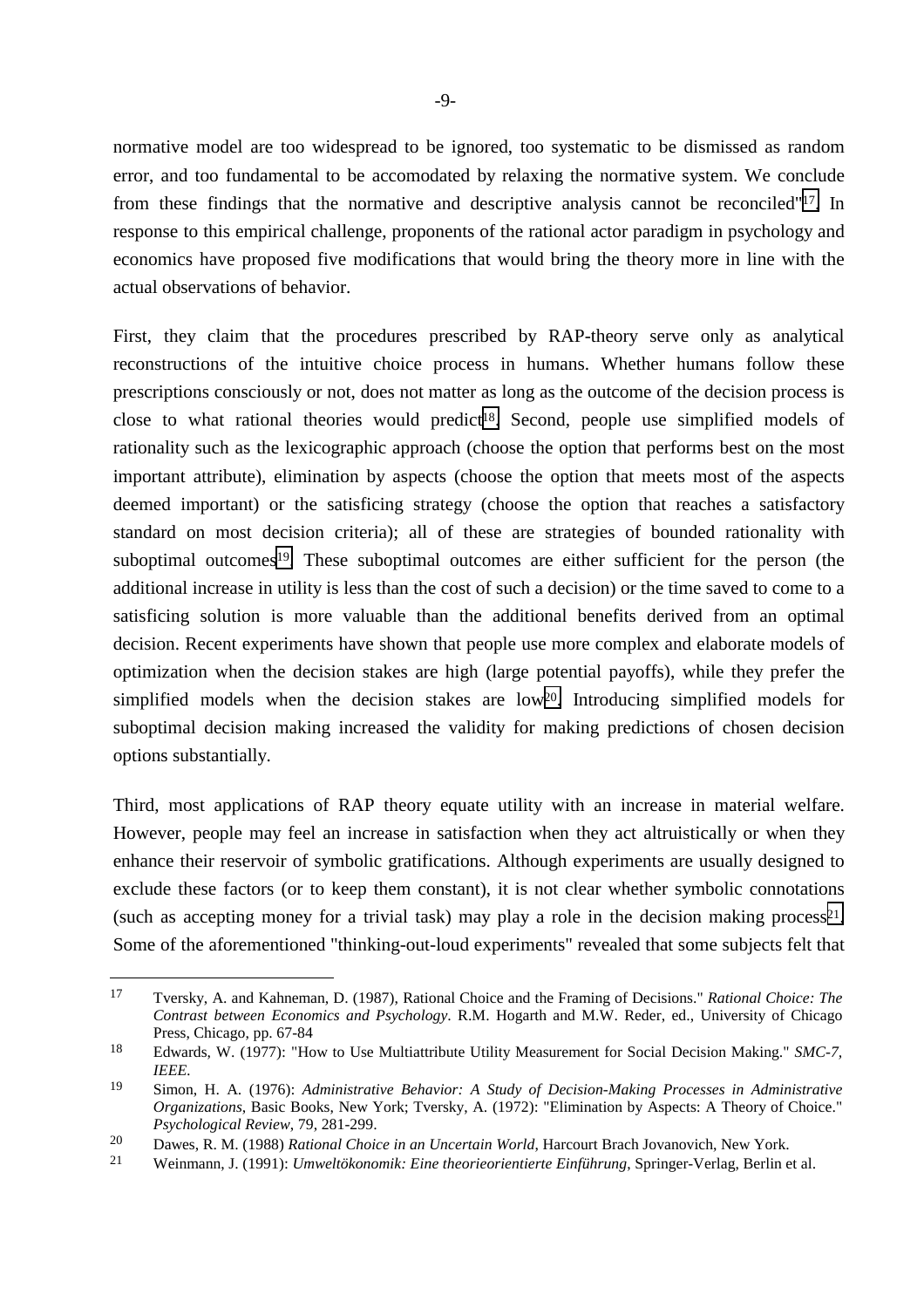Fourth, people in such experiments often assume a strategic posture. They assume that their choices will depend on actions and reactions of others even in experimental settings that focus on individual actions without any interference from other actors. By deliberating over how others could influence their preferred choices, they may select the suboptimal solution because such a solution avoids the strategic response of the assumed others. Game theoretical models, though normatively inappropriate for these conditions, may actually offer better predictions than those based on expected utility.

Fifth, some analysts claim that the artificial situation of a laboratory as well as the "playful nature" of the subjects (normally undergraduate students) are the main reasons for many observed deviations from the rational actor model<sup>22</sup>. In real life situations with real stakes people would be more inclined to use rational or at least bounded rational models to select their preferred decision options. Yet, comparative studies among students, laypersons, and experts show that while there are intergroup differences, all have perceptions that deviate from expectation23.

This is not the place to review all these arguments in detail. However, two implementations emerge from them. First, if utility encompasses all aspects that matter to people then the model becomes tautological and is non-falsifiable. That humans act intentionally has not been challenged in this text. If altruism, feelings of solidarity, struggling for meaning are all manifestations of utility, the concept of utililty itself becomes meaningsless and trivial. Second, if closeness to real life situations and the inclusion of bounded rationality indeed improves the predictability of decision choices, as many experiments suggest at this point, then the conclusion is justified that many individual decisions can be explained by a modified rational actor approach. The modification to include simplified models is not tautological (they exclude many potential options from the selection) and the utility measurements are still defined in terms of actual payoffs. Third, even granted that rational choice occurs at the individual level in many instances, many other human actions do not follow the optimization processes of RAP.

Laboratory experiments narrowly frame the situation as a decision making context. Left out of this context are many of the social forces that define humanness. Many human actions are motivated by cultural imperatives, most notably habituation, for example imitation, conditional learning, emotional responses, and subconscious reactions. There actions are not perceived as

<sup>22</sup> Heimer, C. (1988): "Social Structure, Psychology, and the Estimation of Risk." *Annual Review of Sociology*, 14, 491-519.

<sup>23</sup> Lichtenstein, S., Slovic, P. and Fischhoff, B., ???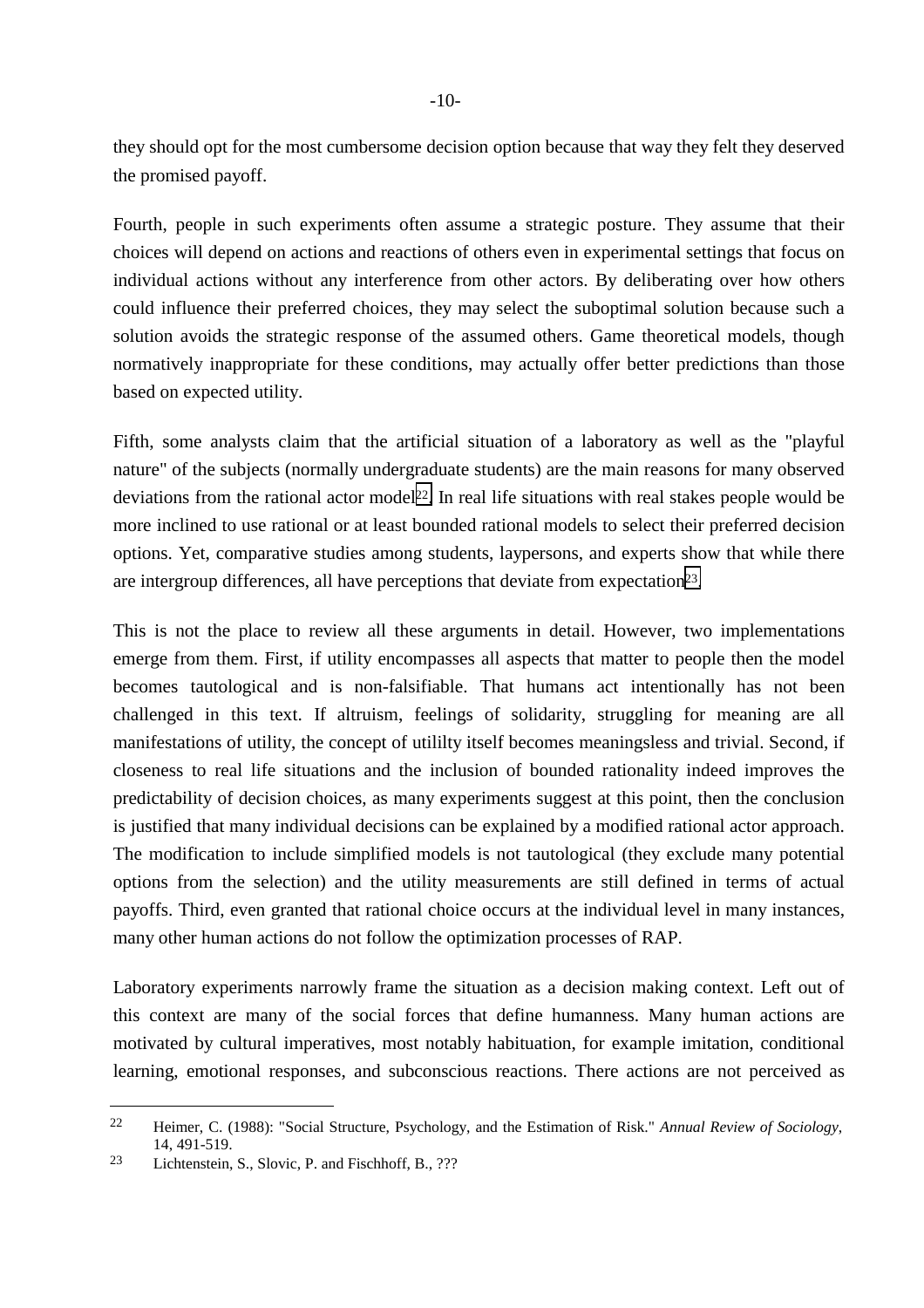decision situations and hence rational strategies are not even taken into conscious consideration. In addition, anecdotal evidence tells us that many actions are functions of both, cognitive balancing and emotional attractiveness. The fragmentation of the psychological profession into communities of clinical, cognitive, analytical psychologists has blinded researchers from testing the relative importance of these factors in motivating human actions. Nevertheless, it seems quite appropriate to conclude that rational actor theories can provide a normative algorithm for decision making. RAP can also describe some important aspects of human actions that center around decisions - in particular those decisions involving measurable outcomes. The real issue seems to be what happens to other aspects of social life and to what degree actions are closely or loosely coupled to decision making in the RAP sense.

#### **RAP and collective choice: a critical view from systems theory**

These problems of finding the limitations and boundaries of RAP are especially relevant for two applications of RAP that extend its realm beyond the individual level: to collective decision making and to the impacts of individual choices on other individuals. There are considerable conceptual problems for the rational actor paradigm when applied to collective decision making. On the most fundamental level, all rational actor theories imply that individuals have sufficient knowledge about the consequences of their potential courses of actions. This assumption has been strongly contested by sociologists belonging to the systems theory camp, such as Luhmann. System theorists claim that prediction of outcomes may already be difficult to accomplish in a complex world even if there are no other actors. But with the presence of a multitude of other actors, who are likewise making strategic choices and thus able to affect the outcomes of one's own action in a myriad of different directions, it is almost impossible to predict the consequences of one's own action. The individual decision maker is, thus, trapped in a web of contingencies and uncertainties. In such instances, RAP does not provide a very meaningful orientation. The belief that rational action is possible and normatively required turns out to be an "ideological" element of those social systems (or subcultures) that would like its members to believe that the world is governed by rational decisions24.

Furthermore, there are clearly social contexts where RAP seems out of place. It is not uncommon for someone to have no idea of what the impacts of various decision options (such as accepting one of several job offers) might be. Furthermore, information seeking strategies may turn out to be insufficient or too time consuming as to produce sufficient clarity about options and potential outcomes. In this case, RAP would suggest guessing or a conservative "better safe than sorry"

<sup>24</sup> Rayner, S. (1987): "Risk and Relativism in Science for Policy." The Social and Cultural Construction of Risk, B. B.Johnson and V.T. Covello, ed., Reidel, Dordrecht, 5-23.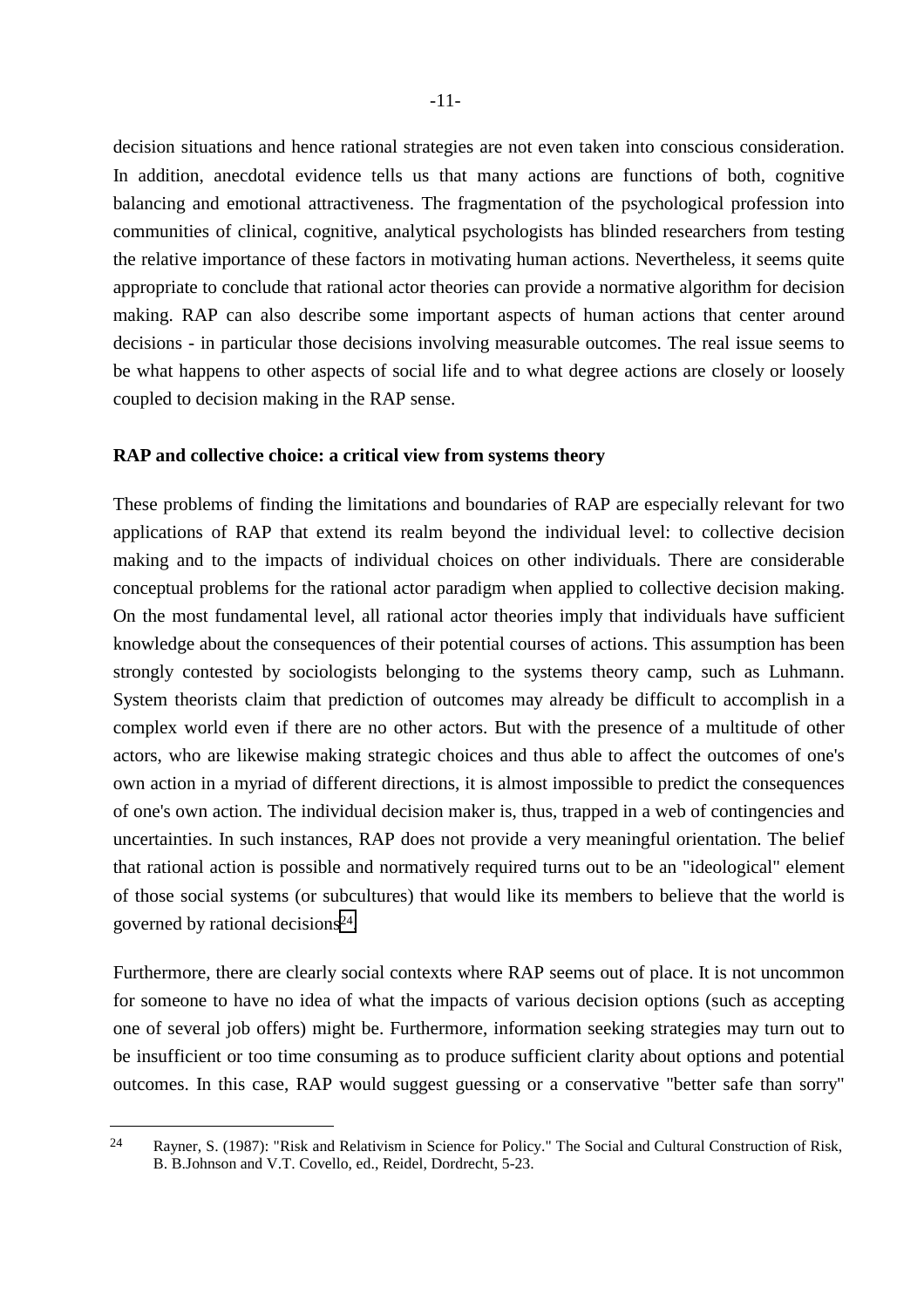strategy. Social theory and systems theory in particular would suggest, however, that social systems need more coherence and predictability of individual actions than this seemingly random strategy would provide. If human actions were random occurrences, as in the case of insufficient knowledge, social integration would be jeopardized. In response to this problem, systems theorists claim that conformity and predictability are accomplished through a variety of functionally equivalent procedures of which rational choice is only one among others. In particular, orientation through reference group judgments and secondary socialization by organizations and subcultures provide selection rules for options independent of the expected outcome for the individual25. In addition, these selection rules include other motivational factors such as emotions or social bonds that play no or only a minor role in RAP. Again option selection does not result from an optimization process but from social or cultural orientations. Individual choices are made on a social basis such as judging the social desirability of or proximity to the aspired lifestyle of one's reference group.

The conflict between expected and experienced outcomes is likely to increase with the degree of social and cultural complexity. This leads, on the one hand, to an increased variability of human action and thus to a growing number of potential choices that are open to each individual. Increased complexity, on the other hand, necessitates an increased effort for coordinated actions. This dilemma has been resolved in modern societies with the evolution of semi-autonomous systems that provide a network of orientations within each distinct social grouping<sup>26</sup>. Such systems organize and coordinate the necessary exchange of information and services through specialized exchange agents. Depending on the cultural rules and images of these social groupings, rational expectations may play a larger or smaller role in shaping these orientations. That is why appealing to rational decision making is only attractive to some groups (e.g. bankers), but repulsive to others (e.g. evangelists). Absolute rationality - the strongest form of RAP - has lost its integrative power over the diverse system rationalities that each group has accepted as binding reference points for action and legitimation<sup>27</sup>. Complex, modern societies are characterized by the coexistence of multiple rationalities - RAP being just one of them - that compete with each other for social attention and influence.

This trend towards multiple rationalities is reinforced by the disintegration of collectively approved and confirmed social knowledge. Each group produces its own rules for making knowledge claims. These rules determine which claims are justified as factual evidence compared

<sup>25</sup> Giddens, A. (1994), "Living in a Post-Traditional Society." *Reflexive Modernization,* U. Beck, A. Giddens and S. Lash, ed., Stanford University Press, Stanford, 56-109

<sup>26</sup> Bailey, K. (1994): *Sociology and the New Systems Theory,* State University of New York Press, New York, 243ff

<sup>27</sup> Luhmann, N. (1986): *Ökologische Kommunikation*, Westdeutscher Verlag, Opladen.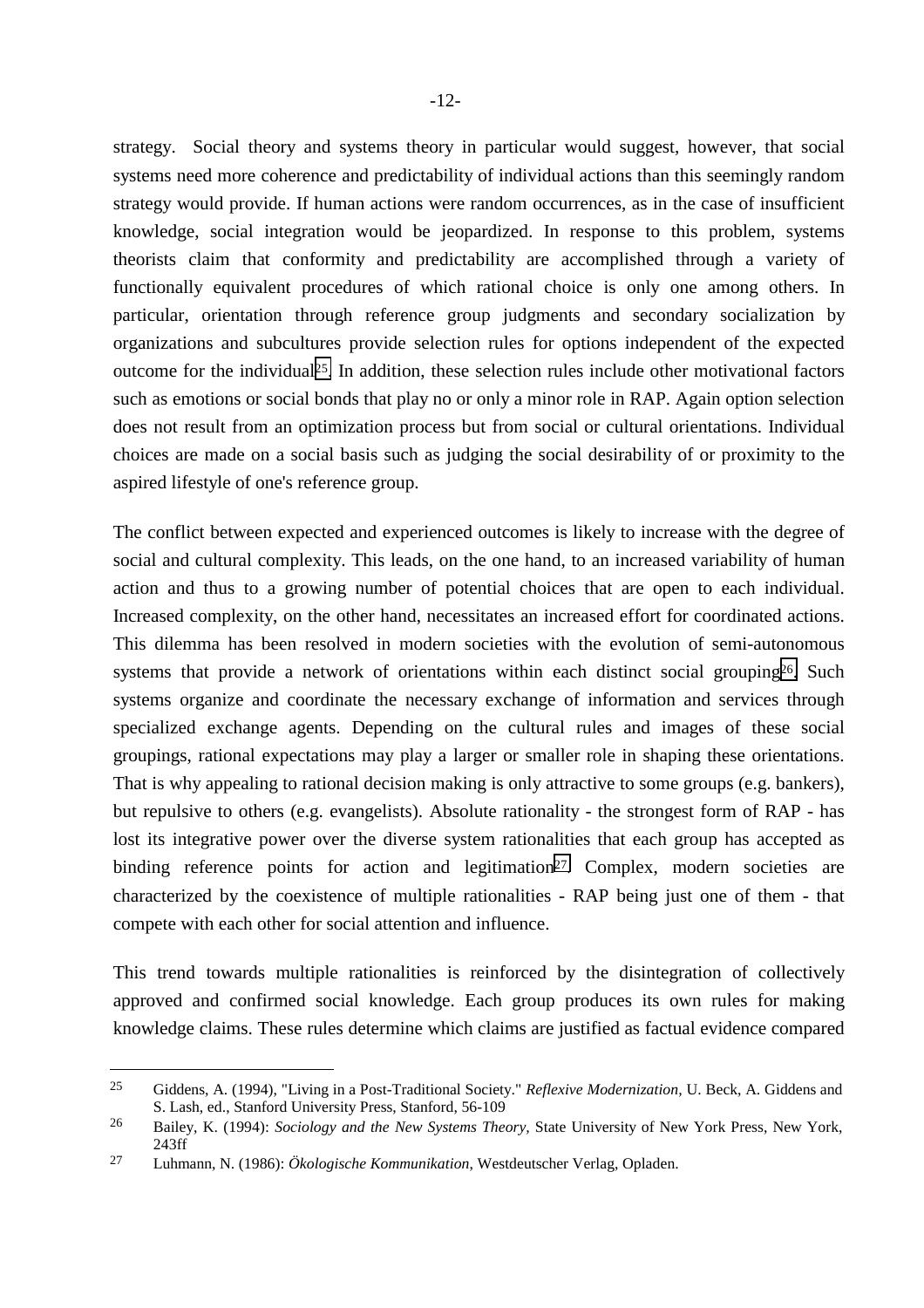to which claims are seen as mere constructions, ideology, or myths. Furthermore, they govern the process of selecting those elements of an abundant reservoir of knowledge claims that seem relevant to the group members and match the body of previously acknowledged and accepted claims.

Under these circumstances it is difficult to predict the factual consequences of different decision options. How can individuals make prudent judgments about options if the relevant knowledge is not only uncertain but also contested by the relevant stakeholder groups? The result of this growing uncertainty and indecisiveness of potential outcomes leads, on one hand, to a larger share of non-rational incentives to ensure conformity and, on the other hand, to a concerted effort to create certainty often in the form of RAP-based strategies such as quantitative risk assessments. This polarization fuels an ongoing conflict among the subsystems, which continue to develop their own mechanisms of internal integration and development, while threatening external coherence (the well-known autopoiesis theory of Luhmann)<sup>28</sup>

The State and its political agents have become more and more powerless in developing and allocating resources for regulating the exchange of materials and communication as well as relations between social groups. They seem to be engaging in a losing battle. It is increasingly difficult for them to provide a commonly accepted and legitimate system of meta-rationality that encompasses the plural rationalities of each subsystem. However, it is unclear whether the battle is being lost in principle or whether the RAP approach is merely insufficient to provide such a meta-rational framework. In either case, institutional trust is eroded and political legitimacy is seriously jeopardized. Because of these ramifications (and other equally grave problems) and because RAP does not provide the requisite meta-rules demanded for ensuring coordination among competing rationalities, we later conclude the need for an alternative or at least modified framework.

## **RAP claims in the light of competing social theories**

 $\overline{a}$ 

The struggle for a comprehensive and overarching framework of rationality has been the focus of many new social theories because of the theoretical challenge outlined above. It also represents one of the most pressing problems of contemporary societies. Although one can observe a renaissance of RAP-models to provide a common base for a meta-rational integration of competing subsystem claims, it is very doubtful that this rejuvenation will be effective for a variety of reasons. The growing uncertainty and complexity of modern societies obscures the

<sup>28</sup> Luhmann,N. (1986): "The Autopoiesis of Social Systems." *Sociokybernetic Paradoxes: Observation, Control and Evolution of Self-Steering Systems,* R.F. Geyer and J. van der Zouven, ed. Sage, London, pp. 172-192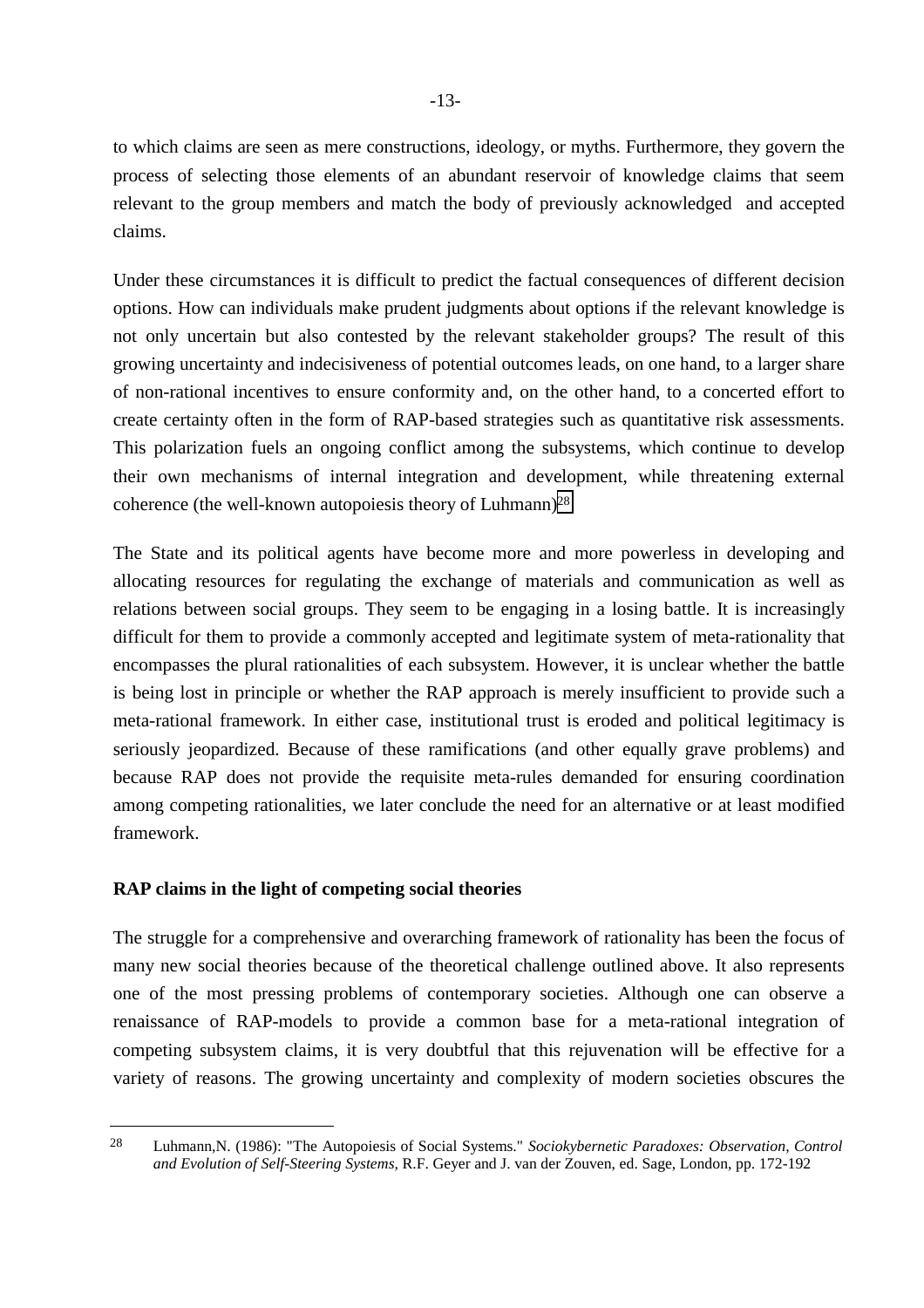relationship between rationally derived expectations and actual outcomes. Too many social system variables intervene between the rational axiom of expected utility and the experienced cause-effect-relationships in everyday life. These discrepancies make the application of rational actor theories less convincing for members of the various self-governing subsystems and thus weaken its potential power as a meaningful interpreter of and predictor for social responses. Highrisk technologies are the most prominent examples of this. The weakness of the RAP approach to offer a commonly accepted rationale for designing and legitimizing public policies for managing these risks grows in recognition. As this weakness has become clearer in the eyes of most observers, it has challenged RAP's hegonomy over risk knowledge claims. It has also challenged its legitimacy as a policy and management tool.

Thus, RAP is threatened by two key assaults to its foundations. First is the inability of an individual in a complex society to foresee the consequences of one's action, and, second is the need for functional equivalents that create conformity and commonly accepted selection rules without reference to expected outcomes. These problems are further aggravated by the contemporary trend towards emphasizing personal development and self-realization of individuals. The experience of incoherence that individuals desire to accomplish one goal but achieve another, conflicts with the expectation of self-realization. One social mechanism to cope with this conflict is to re-interpret the actual outcomes as a variant of the desired outcome (Isn't what I got what I really wanted or needed?). Religions frequently use this re-interpretation when they try to explain why bad things happen to good people. Either the allegedly good people had sinned after all, or the bad fate turned out to be a blessing when seen in a different light. Another mechanism is to offer a system of symbolic gratifications and incentives that compensate for the experience of conflict. However, all these post hoc methods of resolving this conflict perform poorly in creating social conformity and individual happiness at the same time.

RAP's failure to produce the requisite conformity attracts a key theoretical alternative: critical theory. Critical theory suggests that, with the decline of a universal rationality proposition, new social norms and values need to be generated that provide collective orientations, but do not conflict with personal aspirations<sup>29</sup>. Similar suggestions have been recently proposed by the new Communitarians<sup>30</sup>. In contrast to systems theory in which such new norms are part of an evolutionary process remote from any individual voluntaristic influence, critical theory believes in the integrative potential through a free and open discourse. Such discourse is not an arena for

<sup>29</sup> Habermas, J. (1969): *Strukturwandel der Öffentlichkeit. Untersuchungen zu einer Kategorie der bürgerlichen Gesellschaft*, Luchterhand, Neuwied et al.; McCarthy, M. (1971): *The Group*, Penguin Books, Harmondsworth.

<sup>30</sup> Etzioni, A. (1991): *A responsive society. Collected essays on guiding deliberate social change*, Jossey-Bass Publishers, San Francisco et al.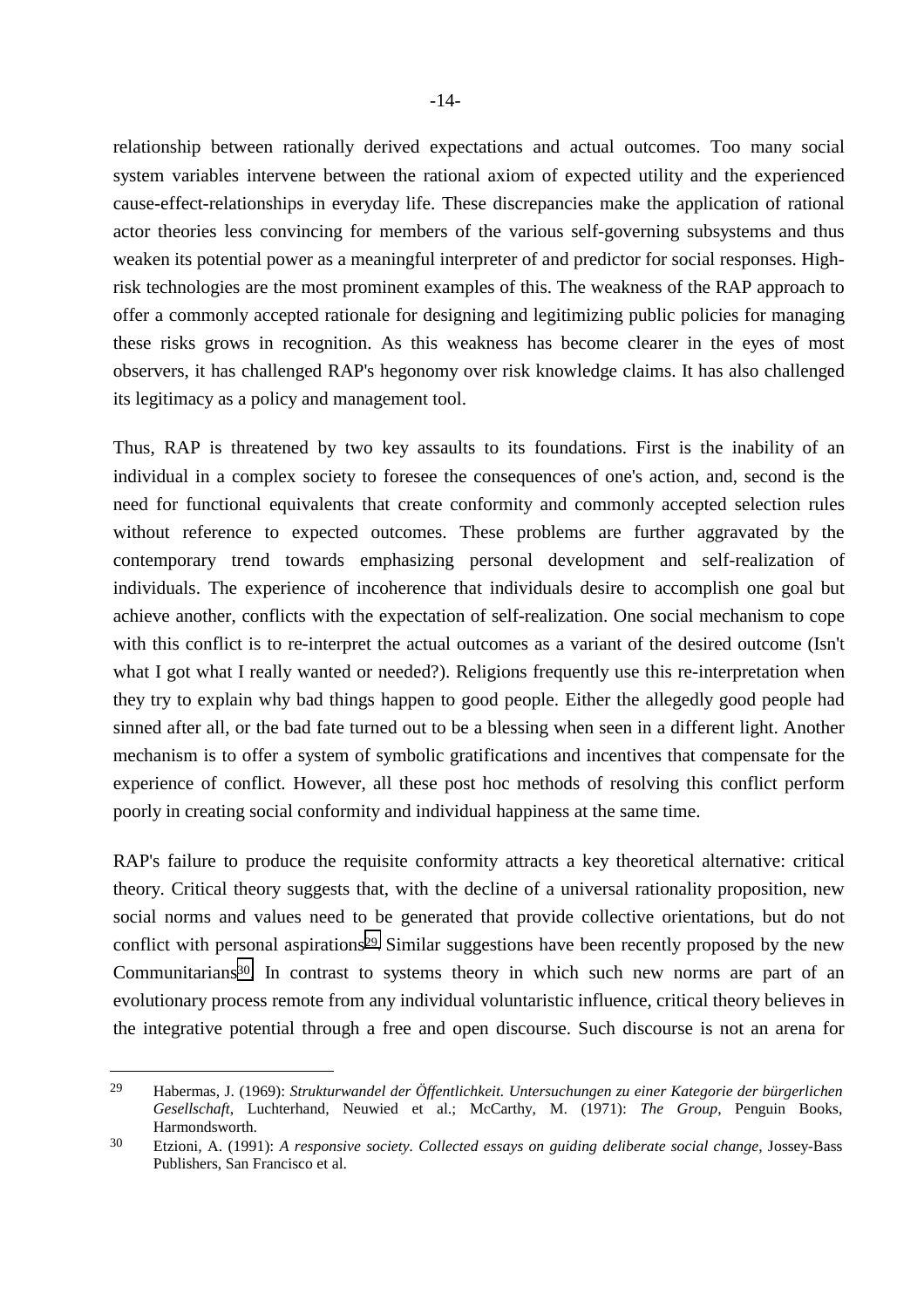resolving conflicts about competing claims (as is practiced in conflict resolution models based on RAP), but as an arena for the establishment of commonly agreeable social norms or values. All participants voluntarily agree to accept the quest for common principles of evaluating validity claims and to comply with these principles via discourse because they perceive them to be intuitively valid and socially rewarding. Systems theorists are extremely skeptical about this approach. They claim that each system has developed its own language, reference system of knowledge, and norms, all of which cannot be amalgamated under the umbrella of procedural or substantive meta-norms. Normative agreements need to be based on some commonalties. If these are missing or if participants in a discourse are unable to understand, let alone accept the arguments of other (language) camps, a discourse becomes an arena of window dressing; everybody talks but nobody understands. Under these circumstances, agreements remain elusive acts of chance, strategy or power. Regardless of whether systems theory or critical theory is correct in this debate<sup>31</sup>, RAP based theories cannot offer any solution. This is because normative discourse (not aimed at optimizing utilities but at ensuring social cohesion) is outside of its conceptual universe. Norm evolution (other than serving higher norms) and the genesis of values are explicitly excluded from the body of knowledge within RAP. For RAP - they are simply "given" or "out there" - exogeneous to any particular context of choice. One of the major drawbacks of RAP is, therefore, its inability to explain one of the most eminent conflicts in modern societies: how to accomplish normative coherence, and how to provide solutions for coping with plural claims for collectivly binding moral principles.

#### **Structural pressures on individual behavior**

 $\overline{a}$ 

RAP also faces major problems when it comes to structural influences on individual behavior. The problem is conceptualized in two ways. First, many individual actions occur in a restricted social context in which the variety and quantity of decision options are limited or are perceived as limited by individual actors. Such a limitation is not a serious challenge to RAP. The well-known RREEMM model (resourceful, restricted, evaluating, expecting, maximizing man) accounts for the restrictions and barriers that people face when making rational decisions32. Problems arise if the decision maker feels guided by context variables - norms, obligations, values, habits etc. - and does not perceive the situation as one of individual choice. This not only applies to habitual behavior in the form of personal routines that are peformed in everyday life quasi unconsciously but also to cultural routines that are based upon complex stimulus-response mechanisms. The

<sup>31</sup> Habermas, J., and Luhmann, N. (1971): *Theorie der Gesellschaft oder Sozialtechnologie: Was leistet die Systemforschung?*, Suhrkamp, Frankfurt/Main.

<sup>32</sup> Esser, H. (1991): *Alltagshandeln und Verstehen. Zum Verhältnis von erklärender und verstehender Soziologie am Beispiel von Alfred Schuetz und "rational choice"*, Mohr, Tübingen.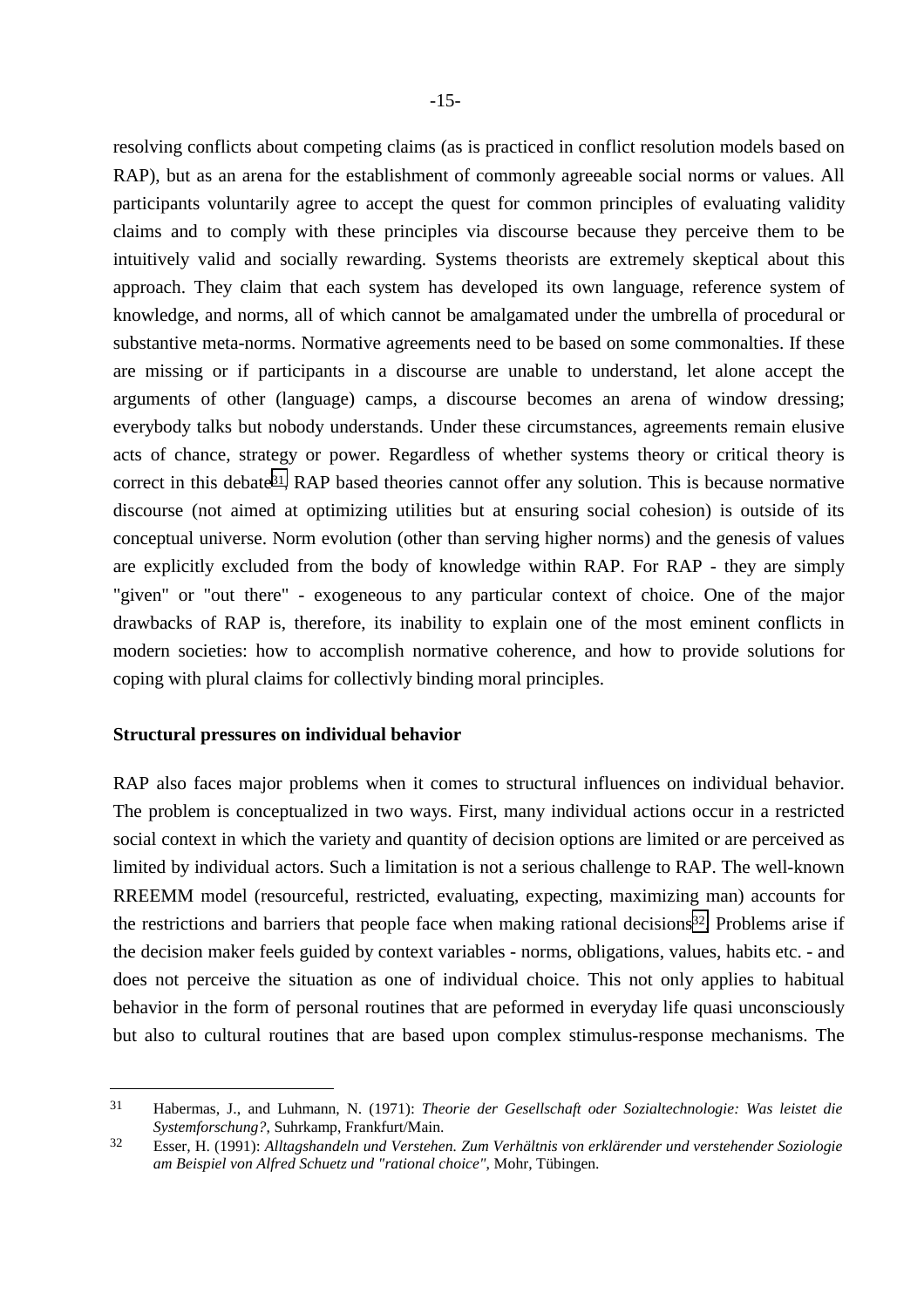enactment of culturally shaped behavior is mainly below conscious awareness and does not imply any type of internal cost-benefit-analysis - certainly not conscious calculation.

Second, the outcomes of individual actions produce external effects for other individuals; the so called interferences. These non-intended and very often unpredictable side effects do not only limit the ability of actors to anticipate or predict the consequences of their own actions (as discussed above), they also form the structural conditions for collective actions in the future. A major reason for the necessity of having transpersonal institutions in society is to assure predictability and social orientation even in the presence of unpredictable side effects of individual actions. RAP based theories do not deny the existence or the relevance of these structural elements. Rather, they regard them either as constraints on rational choice (these constraints can be traced back to individual actions of the past) or as a social learning process that teaches individuals to cope with interferences by predicting interactive effects more accurately. In addition, if collective action is rather homogeneous, RAP treats social aggregates as if they were rational individuals. Organizations are seen as persona ficta. They are entities that have goals, that evaluate their options, and that pursue an optimization strategy. They select the most efficient means for reaching predefined goals similar to individual decision makers. The transfer of individual choice to collective action characterizes the RAP approach and is accomplished via the route of methodological individualism. All aggregate phenomena are interpreted as if they were reducible to the decisions or an individual actor.

Methodological individualism has often been criticized on the ground that social actions cannot be reduced to individual actions alone. Simmel already claimed that in sociology the house is more than the sum of its stones. Accordingly, the appropriate theoretical organization is not methodological individualism but methodological holism. But, RAP theorists eschew holism. They emphasize that complex social actions can indeed be explained by referring to the same terms of reference that have explained individual actions. The claim for the universal applicability of RAP is not justified by postulating that individual and social behavior exhibit an identical or isomorphic internal structure. If so, the two action categories would necessitate identical or interchangable terms and theories, which is clearly not the case. Rap does postulate, however, that complex social actions can be decomposed analytically to a variety of individual actions that in turn provide the data base for explaining and predicting actions of aggregates. RAP theorists would, in one sense then, agree with the statement that the house is more than the sum of its stones. The additional quality, however, can be derived from studying the sum of stones and the morter holding them together rather than from investigating the house as entity sui generis.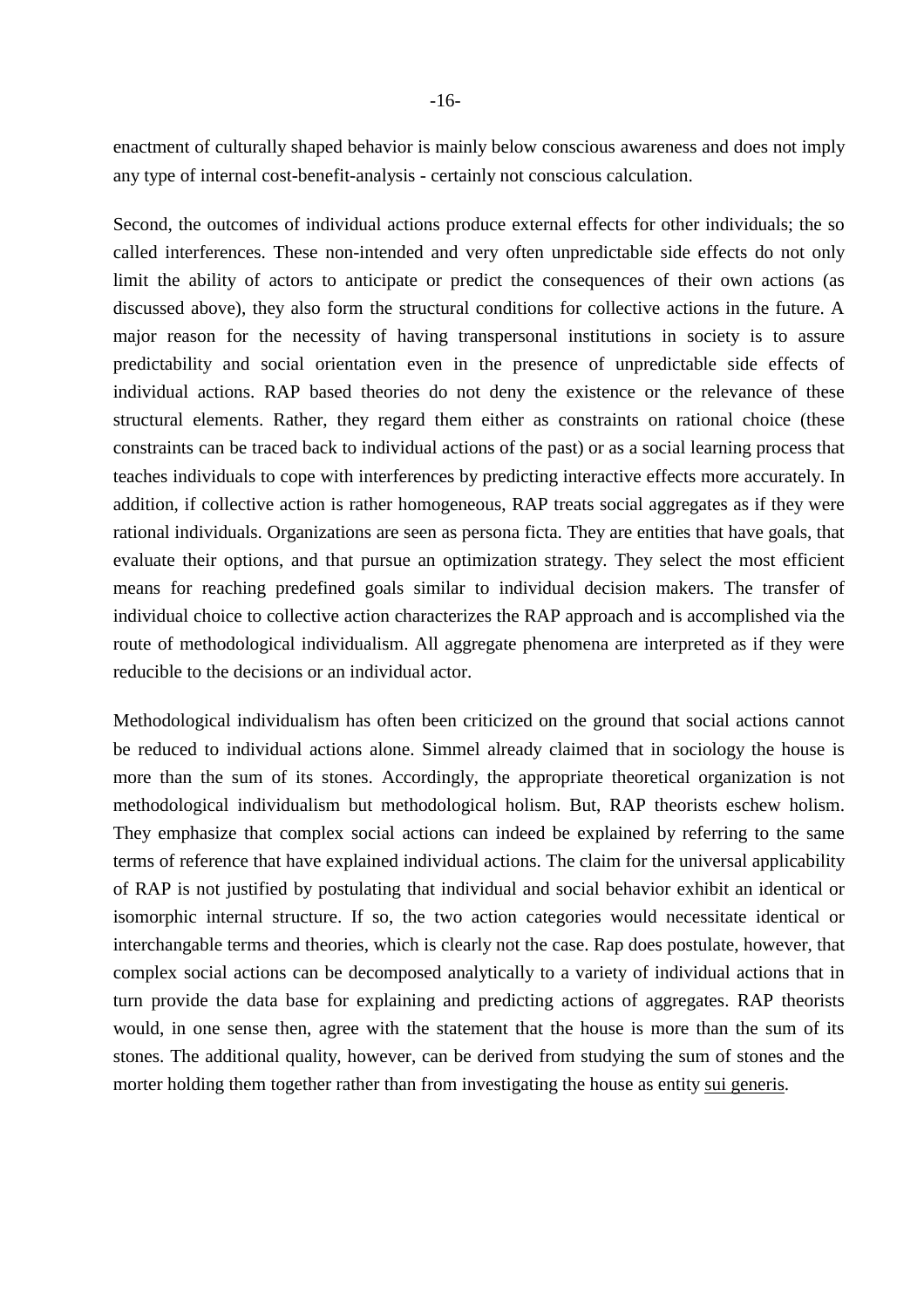#### **Examples**

Here are two illustrations that may help to demonstrate the RAP understanding of complex social systems. The first comes from economic behavior. In the field of economics, a rational actor must accept the rules of the market, the present price structure and the availability of resources as external constraints although these constraints are a product of all the actions of other rational actors. Learning in this context is a function of (intelligent) trial and error in which individual actors learn to cope with the effect of interferences and to improve their ability to predict future outcomes more accurately.

The second illustration is in the political arena. In politics, rational actors must accept the norms, laws and rules of decision making as external constraints. Again these constraints were presumably generated by rational actors in the first place. Learning takes place, for example, through the process of elections where the individual candidates can learn how their expectations of popularity are measured in votes. After a defeat, he or she may learn to rearrange the political program or communication method to incorporate the possible effects of the message on voters' behavior. In general, observing the individual actor provides enough insights to understand the structural effects of all the collective actions relevant in the respective social or political arena.

The structural theorists in sociology do not deny the possibility of looking at structural phenomena from an individualistic perspective. However, they prefer the alternative orientation of methodological holism. Treating social structures and institutions as entities sui generis supposedly provides more adequate insights and more explanatory power for understanding collective actions than the atomistic view of methodological individualism<sup>33</sup>. Social scientists, adhering to RAP theories, are convinced that treating aggregate phenomena as manifestations of individual actions may indeed help to get us closer to a "unified social theory". Other social scientists believe that such an approach is bound to fail. It will either produce trivial results or will be applicable only to a limited range of social phenomena. Structural theories claim instead that they have found similarities and regularities in the behavior of aggregate structures that are difficult or impossible to explain by individual actions (although they clearly impact individual actions). Seminal studies on institutions, economic or regulatory styles, class structure and others have identified many of these structural phenomena that apparently influence individual behavior without entering into the rational calculations of each actor and that were never "invented" by actors through rational choices.

<sup>33</sup> Parsons, T. E. (1951): *The Social System*, the Free Press, Glencoe.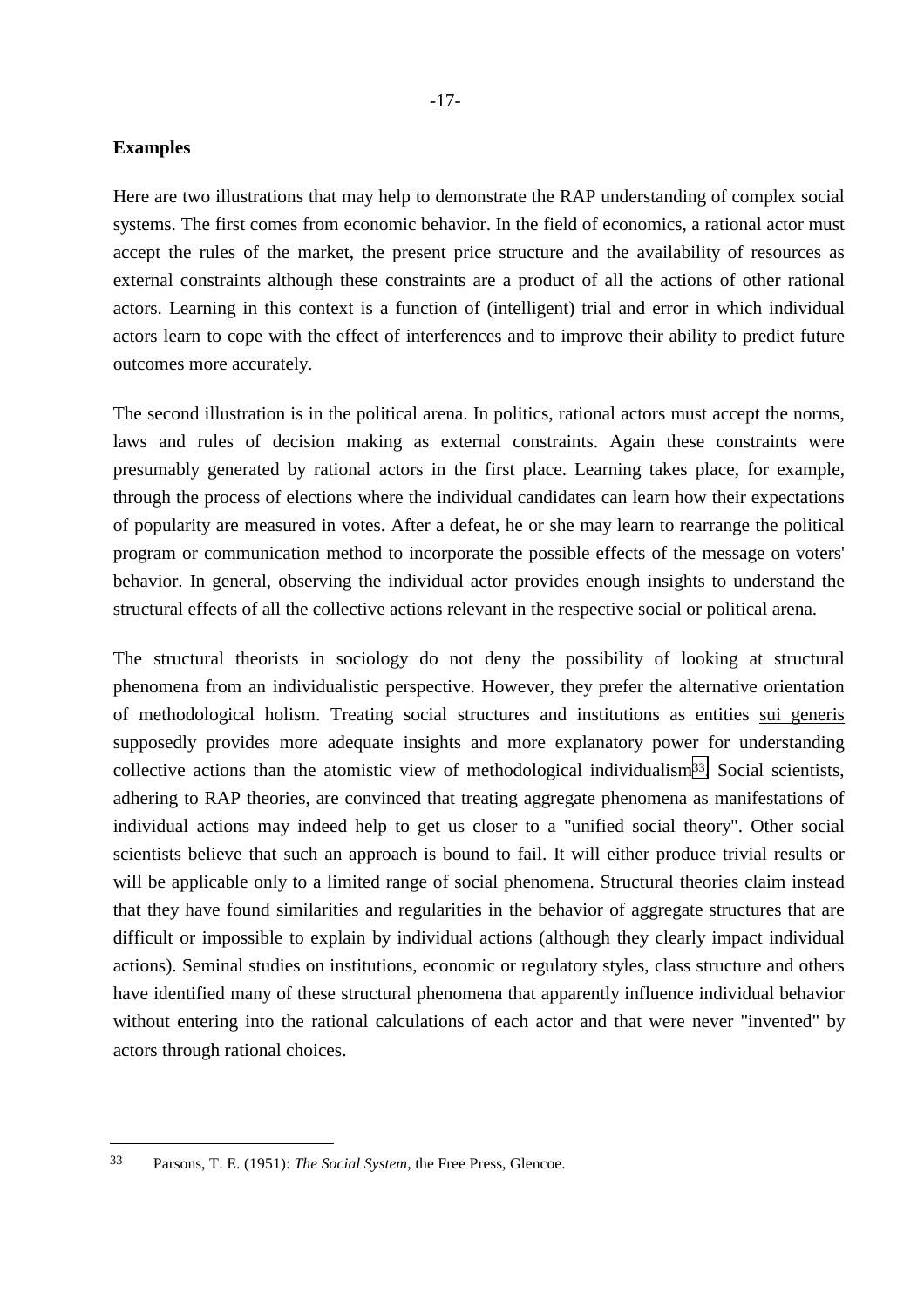One attempt to combine the individual focus of RAP and the structural focus of many macrosociological theories has been the structuration theory by A. Giddens $34$ . Giddens describes this approach as one of duality - a synergy between the actor agent and social structure. Giddens rejects the idea that individuals calculate the expected utilities of the various consequences of behavioral options. Instead, they orient themselves within a complex arrangement of traditions, individual routines and socio-cultural expectations. Each individual actor is part of the forces that shape the future context of actions for others. At the same time each individual is bound to structural constraints that are the outcome of past actions and choices of others. Such an open system would tend to be chaotic if society would not develop consistent patterns of behavior; for they act as invisible guidelines for individuals in choice situations. These patterns are not simply an aggregation of individual actions but instead develop a structural logic of their own. For example, traditional norms do not promise maximum payoff or even an improvement of individual satisfaction but assure system continuity and stability. Likewise, power structures are often cherished even by those who lack power because it provides ontological security to society. The main argument that Gidden proposes is that individuals do have agency<sup>35</sup>. They have choices to orient themselves within different social frames (such as traditions, special institutions, system rationalities). But the frames constitute developments of structural forces that go beyond individual actions and their effects on others.

#### **External effects: Deviations from normality?**

 $\overline{a}$ 

A final concern for RAP is the treatment of external effects. Although discussed frequently in the RAP literature, their treatment points to a major weakness in the assumptions of RAP theories. RAP presumes that, under certain conditions, the pursuit of individual rational actions would lead almost automatically to collectively rational outcomes. But the opposite often occurs in reality; i.e. that individually rational actions frequently lead to socially undesirable outcomes. This has always been discussed within RAP as a deficiency of the conditions. Perhaps the most wellknown example of such failures is the free-rider-problem. The common RAP response to the problem of individual versus collective rationality and hence the potential conflict between the pursuit of individual rationality and the common good has been twofold: On one hand, RAP theorists believe in the "invisible hand" in the sense that under the condition that external effects can be internalized as costs to the individual actor, the outcome of individual actions would be equivalent to the overall social good. On the other hand, corrective actions are mandated if the

<sup>34</sup> Giddens, A. (1979): *Central Problems in Social Theory: Action, Structure and Contradiction in Social Analysis, ???*

<sup>35</sup> Giddens, A. (1984): *TheConstitution of Society. Outline of the Theory of Structuration*, University of California Press, Berkely, CA.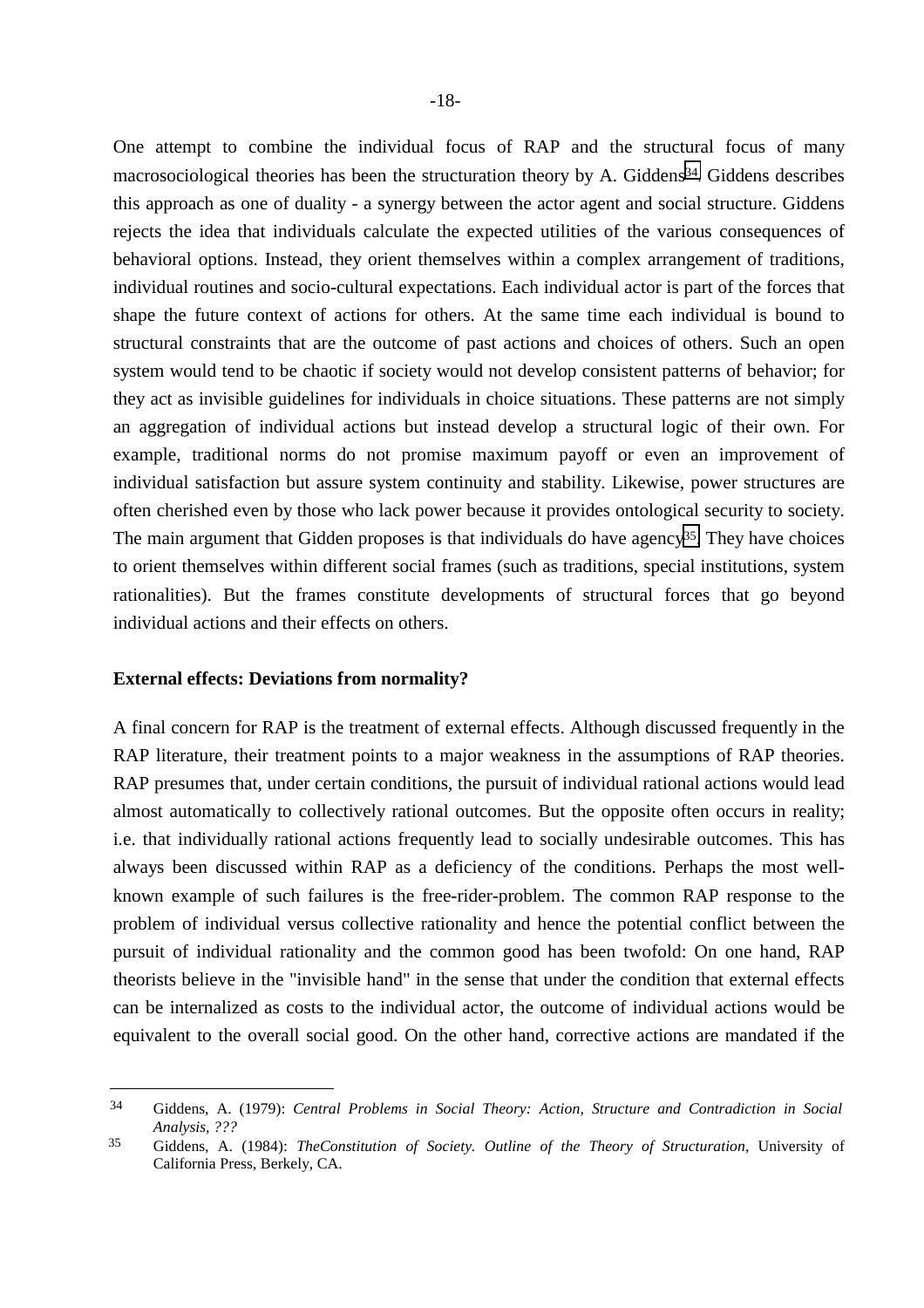market fails to allocate social costs to those who cause them. In such a case market-compatible instruments are readily available to impose external costs on the guilty party. Among those compatible instruments are the extention of property rights to all affected parties or simulating market prices to include social costs (Pigou taxes or Coase property rights).

The same argument can be made for the political sector. Individual rationality is sufficient to provide a framework of laws and regulations that will automatically enhance the common good under the premise that each individual has the same right to influence political outcome. In both cases, economics and politics, collective action enhances the common good if the conditions of rationality and perfect market structure are met. But the real world is devoid of such perfections. Thus, the conditions are not ripe for collective welfare. The strategy of "blaming" the conditions for impeding the congruence of individual and collective rationality effectively builds a wall of immunization around RAP theories. Since all conditions for a perfect market or a truly rational political system are never met, deviations from theoretically derived predictions can always be explained by imperfect conditions. Relying on perfect conditions also reduces the explanatory power of RAP since it does not explain how markets or political structures arise in the first place and how people behave in an imperfect world.

The main argument against the RAP treatment of deviations from rationality as a consequence of imperfect economic or political conditions, however, is the fiction of a hidden social tendency towards an equilibrium stage of perfect market conditions and political structure36. If this were true, social systems would tend to orient themselves in line with the guiding principles of rationality in their pursuit to reach the goal of perfect conditions. In reality, however, many systems and institutions profit from imperfection. Even if we assume that they behave like rational actors, their particularistic interest is and has been to make sure that conditions in the economic or the political market do not change. Imperfection creates losers and winners. It is not clear if and why social systems would tend to enforce a movement towards more "perfection". There may be even some good normative reasoning to allow for some imperfection in society if such a system could enhance social stability, solidarity or cohesion.

Finally, many structural barriers such as market segmentation, incomplete knowledge, possibilities of manipulation, market scale effects and many others make it unlikely if not impossible to accomplish a situation that ever comes close to perfect market conditions. Political will, even if available, is not sufficient to assure a transition to a more perfect world. There are structural barriers that are impossible to overcome without sacrificing other highly esteemed

<sup>36</sup> Bailey, K. (1994): Sociology and the New Systems Theory, State University of New York Press, New York, 88ff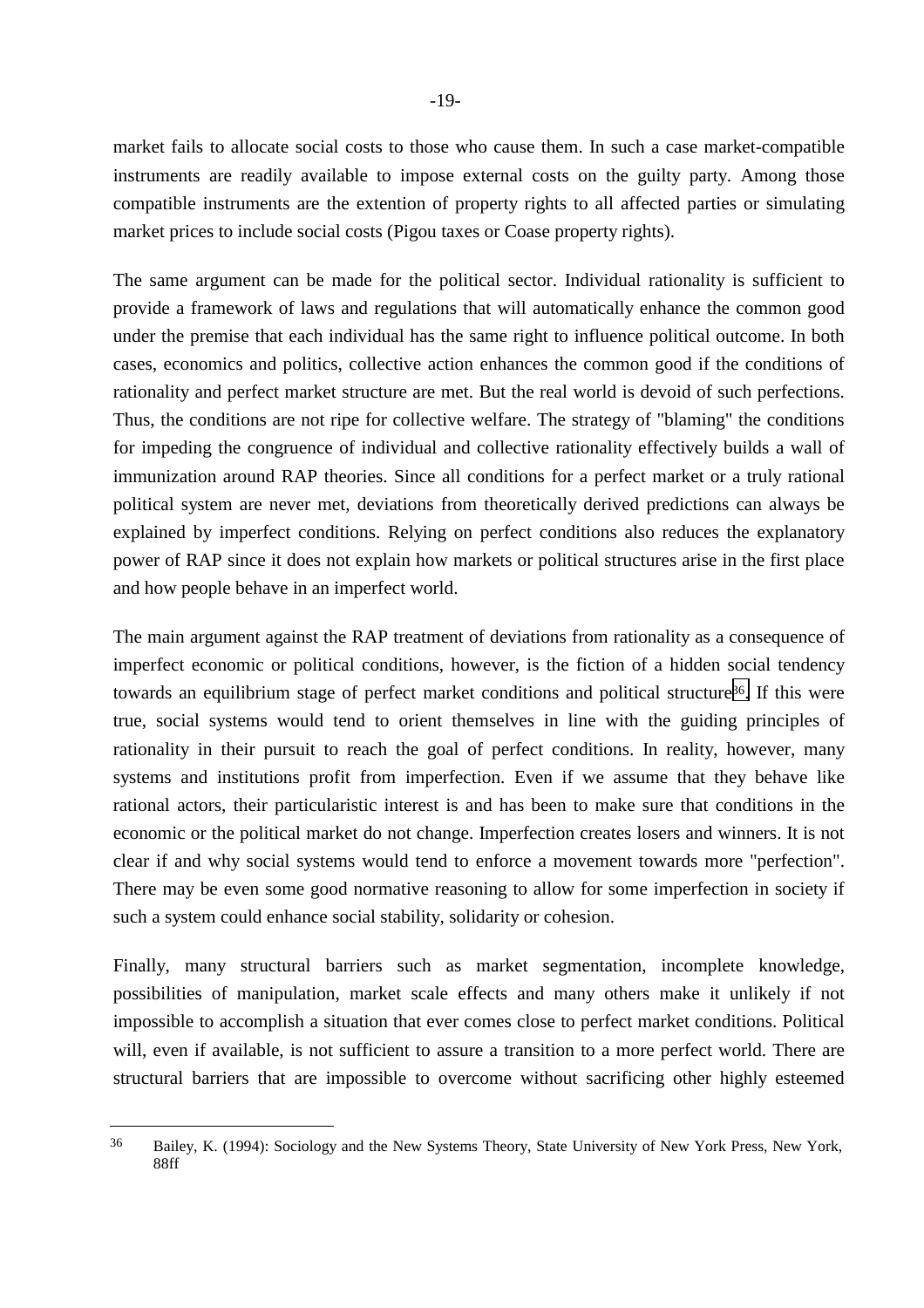social goods. The real world will always consist of economic and social structures that do not resemble the vision of perfection that RAP theorists share. One may even raise the question whether perfect conditions in economy and politics would constitute a desideratum for societies. Rather than a vision for the future, the RAP equilibrium may turn out to be a nightmare. We might find a creature that looks like a utility maximizing robot who has perfect knowledge, preprogrammed preferences, and all equal opportunities, but who knows nothing of habit, culture, commitment, and sociability.

#### **Conclusions**

Our discussion leads to following conclusion. The most eminent problem for RAP is the assumption that all human behavior can be modelled as variants of optimization procedures. There is sufficient doubt that such a structure superimposed on all human actions can offer a satisfactory perspective for studying and explaining such phemomena as trust, solidarity, identity, affection, - and of course risk. Furthermore, major problems for RAP lie in the fact that more and more areas of social life demonstrate specific patterns of behavior that neither make sense in the light of RAP's own assumptions, nor with respect to actual human choices. Outcomes have become less predictable so that orientations for future behavior can be based only partially on expected consequences. Interferences between social actions have increased over time so that distributional impacts of one party's action on the resources of another party have become politially and socially more important. Under such conditions social processes for optimal allocation of resources take a back seat.

In essence, RAP presumes a world that does not exist - at least not to the extent that RAP theorists would like to see it. Social development has created a complex world in which the conditions for applying RAP are seldom met and hence there is a growing discrepancy between model and reality. As a result, many RAP theorists have become ardent proponents of changing the world in the direction of the model rather than adjusting the model in the direction of the world.

This practice is common for any good theory in the sciences. Theories must always live with anomalies. Good theories are not proven wrong over time but proven either irrelevant in face of new developments or only applicable to special cases. The kingdom of the monarch RAP may not collapse because of its weaknesses, but it may be swallowed up by a new empire. Then, the kingdom will be one important but only a fractional part of the entire empire.

What does this mean for the recent debate on the role of social science for risk policies? Explanations based on RAP may help risk managers to understand why individuals behave in a